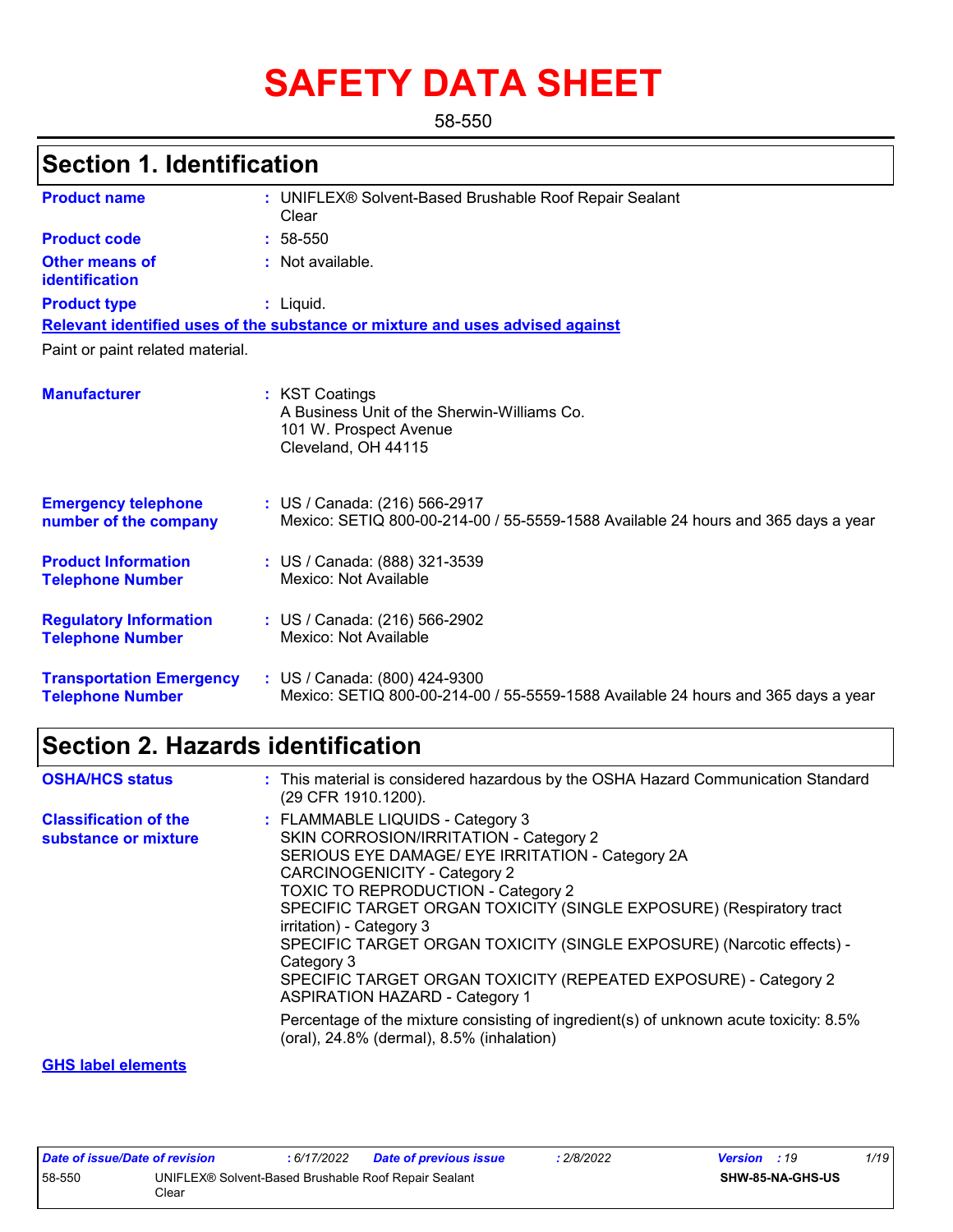# **Section 2. Hazards identification**

| <b>Hazard pictograms</b>                   |                                                                                                                                                                                                                                                                                                                                                                                                                                                                                                                                                                                                                                                                                                |
|--------------------------------------------|------------------------------------------------------------------------------------------------------------------------------------------------------------------------------------------------------------------------------------------------------------------------------------------------------------------------------------------------------------------------------------------------------------------------------------------------------------------------------------------------------------------------------------------------------------------------------------------------------------------------------------------------------------------------------------------------|
| <b>Signal word</b>                         | : Danger                                                                                                                                                                                                                                                                                                                                                                                                                                                                                                                                                                                                                                                                                       |
| <b>Hazard statements</b>                   | : Flammable liquid and vapor.<br>May be fatal if swallowed and enters airways.<br>Causes skin irritation.<br>Causes serious eye irritation.<br>May cause respiratory irritation.<br>May cause drowsiness or dizziness.<br>Suspected of causing cancer.<br>Suspected of damaging fertility or the unborn child.<br>May cause damage to organs through prolonged or repeated exposure.                                                                                                                                                                                                                                                                                                           |
| <b>Precautionary statements</b>            |                                                                                                                                                                                                                                                                                                                                                                                                                                                                                                                                                                                                                                                                                                |
| <b>Prevention</b>                          | : Obtain special instructions before use. Do not handle until all safety precautions have<br>been read and understood. Wear protective gloves, protective clothing and eye or face<br>protection. Keep away from heat, hot surfaces, sparks, open flames and other ignition<br>sources. No smoking. Use explosion-proof electrical, ventilating or lighting equipment.<br>Use non-sparking tools. Take action to prevent static discharges. Use only outdoors or<br>in a well-ventilated area. Do not breathe vapor. Wash thoroughly after handling.                                                                                                                                           |
| <b>Response</b>                            | : IF exposed or concerned: Get medical advice or attention. IF INHALED: Remove<br>person to fresh air and keep comfortable for breathing. Call a POISON CENTER or<br>doctor if you feel unwell. IF SWALLOWED: Immediately call a POISON CENTER or<br>doctor. Do NOT induce vomiting. IF ON SKIN (or hair): Take off immediately all<br>contaminated clothing. Rinse skin with water. IF ON SKIN: Wash with plenty of water.<br>If skin irritation occurs: Get medical advice or attention. IF IN EYES: Rinse cautiously<br>with water for several minutes. Remove contact lenses, if present and easy to do.<br>Continue rinsing. If eye irritation persists: Get medical advice or attention. |
| <b>Storage</b>                             | : Store locked up. Store in a well-ventilated place. Keep container tightly closed. Keep<br>cool.                                                                                                                                                                                                                                                                                                                                                                                                                                                                                                                                                                                              |
| <b>Disposal</b>                            | : Dispose of contents and container in accordance with all local, regional, national and<br>international regulations.                                                                                                                                                                                                                                                                                                                                                                                                                                                                                                                                                                         |
| <b>Supplemental label</b><br>elements      | DELAYED EFFECTS FROM LONG TERM OVEREXPOSURE. Contains solvents which<br>can cause permanent brain and nervous system damage. Intentional misuse by<br>deliberately concentrating and inhaling the contents can be harmful or fatal. WARNING:<br>This product contains chemicals known to the State of California to cause cancer and<br>birth defects or other reproductive harm. FOR INDUSTRIAL USE ONLY.                                                                                                                                                                                                                                                                                     |
|                                            | Please refer to the SDS for additional information. Keep out of reach of children. Do not<br>transfer contents to other containers for storage.                                                                                                                                                                                                                                                                                                                                                                                                                                                                                                                                                |
| <b>Hazards not otherwise</b><br>classified | : None known.                                                                                                                                                                                                                                                                                                                                                                                                                                                                                                                                                                                                                                                                                  |

### **Section 3. Composition/information on ingredients**

| Substance/mixture                       | : Mixture        |
|-----------------------------------------|------------------|
| Other means of<br><b>identification</b> | : Not available. |

#### **CAS number/other identifiers**

| Date of issue/Date of revision |                                                               | : 6/17/2022 | Date of previous issue | 2/8/2022 | <b>Version</b> : 19 |                         | 2/19 |  |
|--------------------------------|---------------------------------------------------------------|-------------|------------------------|----------|---------------------|-------------------------|------|--|
| 58-550                         | UNIFLEX® Solvent-Based Brushable Roof Repair Sealant<br>Clear |             |                        |          |                     | <b>SHW-85-NA-GHS-US</b> |      |  |

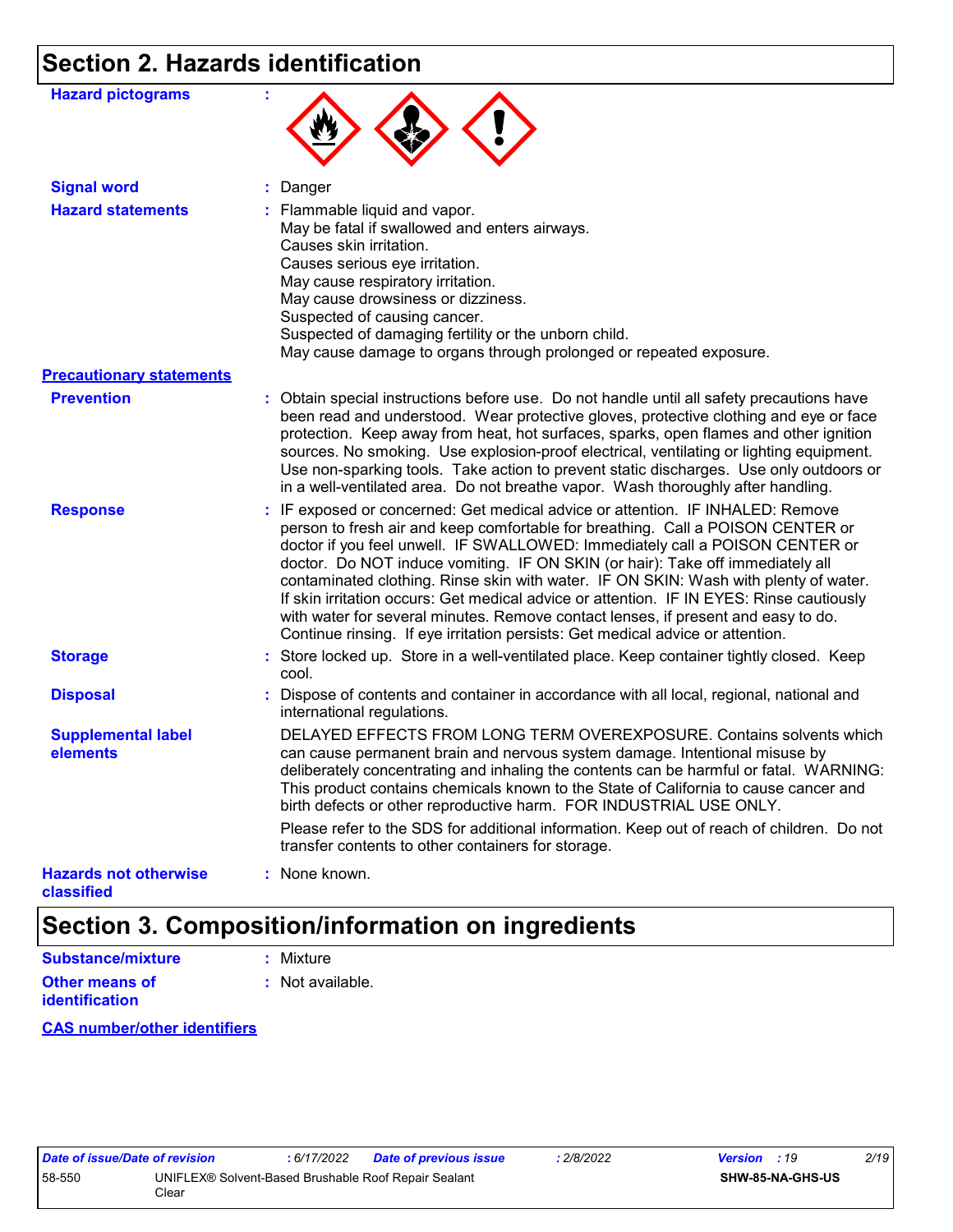### **Section 3. Composition/information on ingredients**

| <b>Ingredient name</b>             | % by weight | <b>CAS number</b> |
|------------------------------------|-------------|-------------------|
| <b>Light Aromatic Hydrocarbons</b> | 225 - ≤50   | 64742-95-6        |
| Hydrocarbon Polymer                | l≥10 - ≤25  |                   |
| trimethylbenzene                   | l≥10 - ≤22  | 25551-13-7        |
| Styrene-Hydrocarbon Copolymer      | ≤10         | 9011-11-4         |
| 1,3,5-Trimethylbenzene             | ≤9.4        | 108-67-8          |
| 1,2,4-Trimethylbenzene             | ≤10         | 95-63-6           |
| Xylene, mixed isomers              | ≤2.8        | 1330-20-7         |
| 1,2,3-Trimethylbenzene             | ≤3          | 526-73-8          |
| Cumene                             | l≤2.8       | 98-82-8           |
| Ethylbenzene                       | <1          | 100-41-4          |
| Light Stabilizer                   | l≤0.3       | 52829-07-9        |

Any concentration shown as a range is to protect confidentiality or is due to batch variation.

**There are no additional ingredients present which, within the current knowledge of the supplier and in the concentrations applicable, are classified and hence require reporting in this section.**

**Occupational exposure limits, if available, are listed in Section 8.**

### **Section 4. First aid measures**

| <b>Description of necessary first aid measures</b> |                                                                                                                                                                                                                                                                                                                                                                                                                                                                                                                                                                                                                                                                                                                                                         |
|----------------------------------------------------|---------------------------------------------------------------------------------------------------------------------------------------------------------------------------------------------------------------------------------------------------------------------------------------------------------------------------------------------------------------------------------------------------------------------------------------------------------------------------------------------------------------------------------------------------------------------------------------------------------------------------------------------------------------------------------------------------------------------------------------------------------|
| <b>Eye contact</b>                                 | : Immediately flush eyes with plenty of water, occasionally lifting the upper and lower<br>eyelids. Check for and remove any contact lenses. Continue to rinse for at least 10<br>minutes. Get medical attention.                                                                                                                                                                                                                                                                                                                                                                                                                                                                                                                                       |
| <b>Inhalation</b>                                  | : Remove victim to fresh air and keep at rest in a position comfortable for breathing. If it<br>is suspected that fumes are still present, the rescuer should wear an appropriate mask<br>or self-contained breathing apparatus. If not breathing, if breathing is irregular or if<br>respiratory arrest occurs, provide artificial respiration or oxygen by trained personnel. It<br>may be dangerous to the person providing aid to give mouth-to-mouth resuscitation.<br>Get medical attention. If necessary, call a poison center or physician. If unconscious,<br>place in recovery position and get medical attention immediately. Maintain an open<br>airway. Loosen tight clothing such as a collar, tie, belt or waistband.                    |
| <b>Skin contact</b>                                | : Flush contaminated skin with plenty of water. Remove contaminated clothing and<br>shoes. Continue to rinse for at least 10 minutes. Get medical attention. Wash clothing<br>before reuse. Clean shoes thoroughly before reuse.                                                                                                                                                                                                                                                                                                                                                                                                                                                                                                                        |
| <b>Ingestion</b>                                   | : Get medical attention immediately. Call a poison center or physician. Wash out mouth<br>with water. Remove dentures if any. If material has been swallowed and the exposed<br>person is conscious, give small quantities of water to drink. Stop if the exposed person<br>feels sick as vomiting may be dangerous. Aspiration hazard if swallowed. Can enter<br>lungs and cause damage. Do not induce vomiting. If vomiting occurs, the head should<br>be kept low so that vomit does not enter the lungs. Never give anything by mouth to an<br>unconscious person. If unconscious, place in recovery position and get medical<br>attention immediately. Maintain an open airway. Loosen tight clothing such as a collar,<br>tie, belt or waistband. |

|                                       | Most important symptoms/effects, acute and delayed                                                                           |
|---------------------------------------|------------------------------------------------------------------------------------------------------------------------------|
| <b>Potential acute health effects</b> |                                                                                                                              |
| <b>Eye contact</b>                    | : Causes serious eye irritation.                                                                                             |
| <b>Inhalation</b>                     | : Can cause central nervous system (CNS) depression. May cause drowsiness or<br>dizziness. May cause respiratory irritation. |
| <b>Skin contact</b>                   | : Causes skin irritation.                                                                                                    |
| <b>Ingestion</b>                      | : Can cause central nervous system (CNS) depression. May be fatal if swallowed and<br>enters airways.                        |

#### **Over-exposure signs/symptoms**

| Date of issue/Date of revision |                                                               | 6/17/2022 | <b>Date of previous issue</b> | : 2/8/2022 | <b>Version</b> : 19 |                         | 3/19 |
|--------------------------------|---------------------------------------------------------------|-----------|-------------------------------|------------|---------------------|-------------------------|------|
| 58-550                         | UNIFLEX® Solvent-Based Brushable Roof Repair Sealant<br>Clear |           |                               |            |                     | <b>SHW-85-NA-GHS-US</b> |      |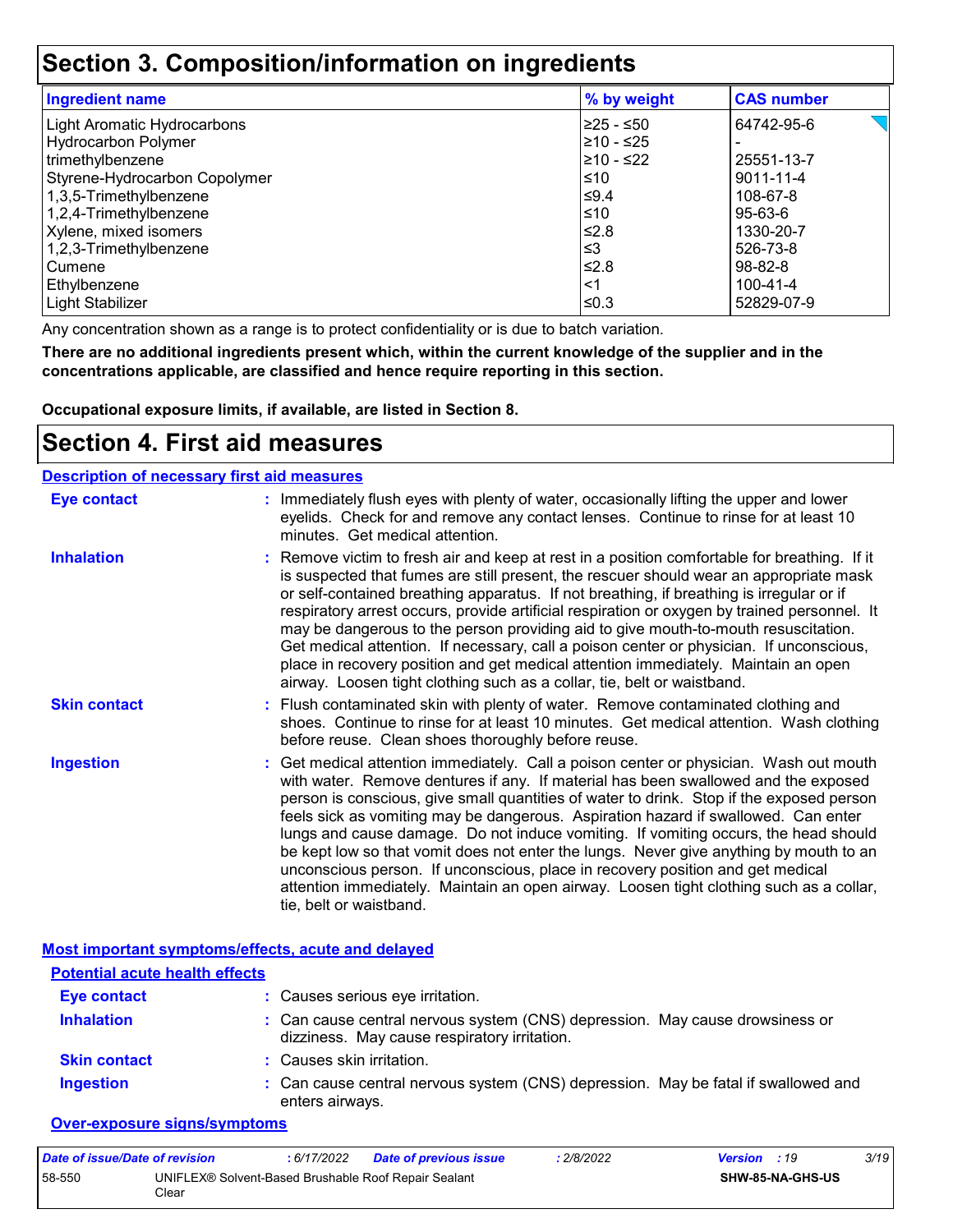# **Section 4. First aid measures**

| <b>Eye contact</b>  | : Adverse symptoms may include the following:<br>pain or irritation<br>watering<br>redness                                                                                                                                                                              |
|---------------------|-------------------------------------------------------------------------------------------------------------------------------------------------------------------------------------------------------------------------------------------------------------------------|
| <b>Inhalation</b>   | : Adverse symptoms may include the following:<br>respiratory tract irritation<br>coughing<br>nausea or vomiting<br>headache<br>drowsiness/fatigue<br>dizziness/vertigo<br>unconsciousness<br>reduced fetal weight<br>increase in fetal deaths<br>skeletal malformations |
| <b>Skin contact</b> | : Adverse symptoms may include the following:<br>irritation<br>redness<br>reduced fetal weight<br>increase in fetal deaths<br>skeletal malformations                                                                                                                    |
| <b>Ingestion</b>    | : Adverse symptoms may include the following:<br>nausea or vomiting<br>reduced fetal weight<br>increase in fetal deaths<br>skeletal malformations                                                                                                                       |

#### **Indication of immediate medical attention and special treatment needed, if necessary**

| <b>Notes to physician</b>         | : Treat symptomatically. Contact poison treatment specialist immediately if large<br>quantities have been ingested or inhaled.                                                                                                                                                                                          |
|-----------------------------------|-------------------------------------------------------------------------------------------------------------------------------------------------------------------------------------------------------------------------------------------------------------------------------------------------------------------------|
| <b>Specific treatments</b>        | : No specific treatment.                                                                                                                                                                                                                                                                                                |
| <b>Protection of first-aiders</b> | : No action shall be taken involving any personal risk or without suitable training. If it is<br>suspected that fumes are still present, the rescuer should wear an appropriate mask or<br>self-contained breathing apparatus. It may be dangerous to the person providing aid to<br>give mouth-to-mouth resuscitation. |

**See toxicological information (Section 11)**

### **Section 5. Fire-fighting measures**

| : Use dry chemical, $CO2$ , water spray (fog) or foam.                                                                                                                                                                                                                                                                                                                                                                   |
|--------------------------------------------------------------------------------------------------------------------------------------------------------------------------------------------------------------------------------------------------------------------------------------------------------------------------------------------------------------------------------------------------------------------------|
| : Do not use water jet.                                                                                                                                                                                                                                                                                                                                                                                                  |
| : Flammable liquid and vapor. Runoff to sewer may create fire or explosion hazard. In a<br>fire or if heated, a pressure increase will occur and the container may burst, with the risk<br>of a subsequent explosion. The vapor/gas is heavier than air and will spread along the<br>ground. Vapors may accumulate in low or confined areas or travel a considerable<br>distance to a source of ignition and flash back. |
| Decomposition products may include the following materials:<br>carbon dioxide<br>carbon monoxide                                                                                                                                                                                                                                                                                                                         |
|                                                                                                                                                                                                                                                                                                                                                                                                                          |

| Date of issue/Date of revision                                          |  | : 6/17/2022 | <b>Date of previous issue</b> | : 2/8/2022       | <b>Version</b> : 19 |  | 4/19 |
|-------------------------------------------------------------------------|--|-------------|-------------------------------|------------------|---------------------|--|------|
| 58-550<br>UNIFLEX® Solvent-Based Brushable Roof Repair Sealant<br>Clear |  |             |                               | SHW-85-NA-GHS-US |                     |  |      |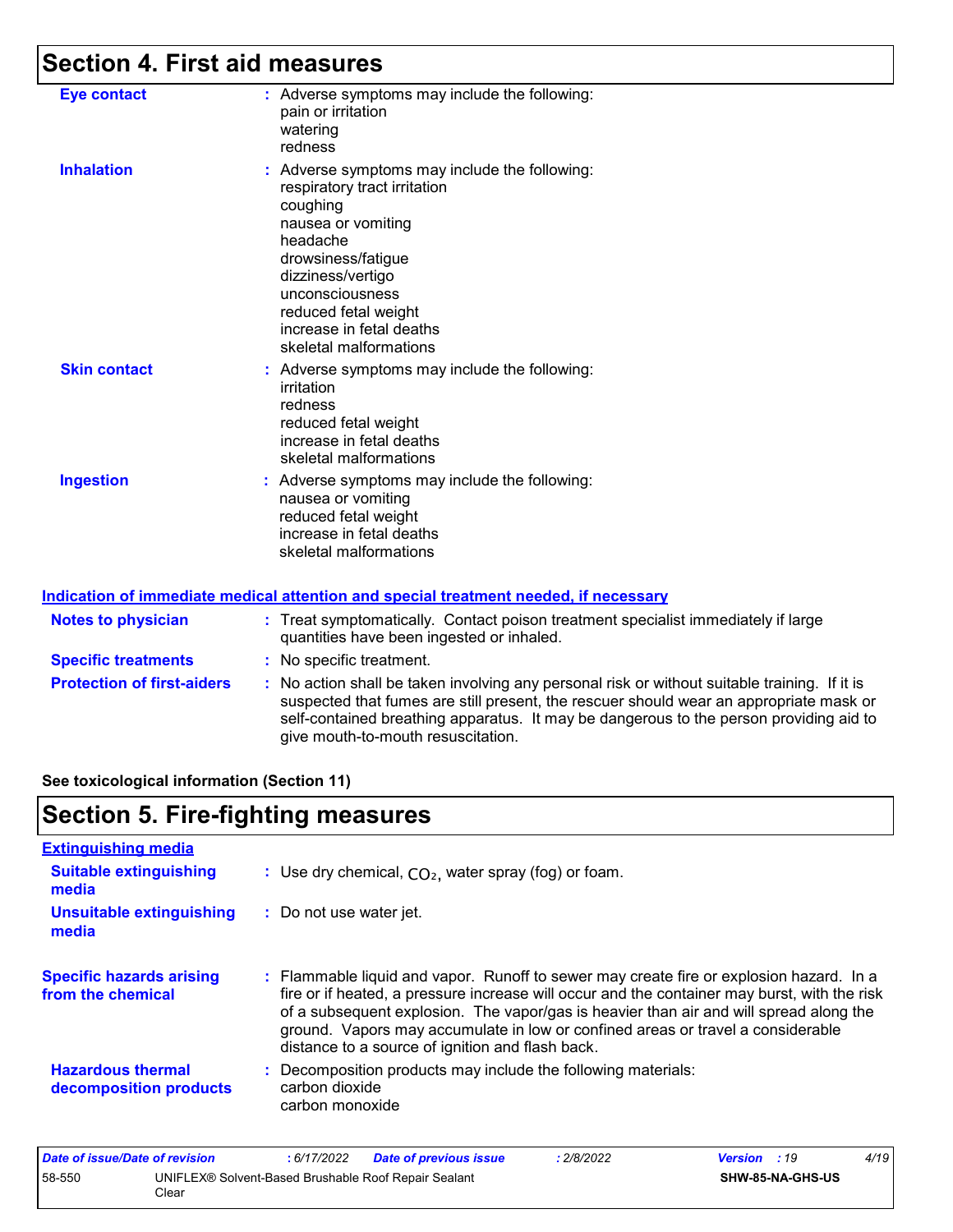### **Section 5. Fire-fighting measures**

| : Promptly isolate the scene by removing all persons from the vicinity of the incident if<br><b>Special protective actions</b><br>there is a fire. No action shall be taken involving any personal risk or without suitable<br>for fire-fighters<br>training. Move containers from fire area if this can be done without risk. Use water<br>spray to keep fire-exposed containers cool. |                                                                                           |
|-----------------------------------------------------------------------------------------------------------------------------------------------------------------------------------------------------------------------------------------------------------------------------------------------------------------------------------------------------------------------------------------|-------------------------------------------------------------------------------------------|
| <b>Special protective</b>                                                                                                                                                                                                                                                                                                                                                               | : Fire-fighters should wear appropriate protective equipment and self-contained breathing |
| equipment for fire-fighters                                                                                                                                                                                                                                                                                                                                                             | apparatus (SCBA) with a full face-piece operated in positive pressure mode.               |

### **Section 6. Accidental release measures**

|                                                              | Personal precautions, protective equipment and emergency procedures                                                                                                                                                                                                                                                                                                                                                                                                                                                                                                                                                                                                                                                                                                  |  |
|--------------------------------------------------------------|----------------------------------------------------------------------------------------------------------------------------------------------------------------------------------------------------------------------------------------------------------------------------------------------------------------------------------------------------------------------------------------------------------------------------------------------------------------------------------------------------------------------------------------------------------------------------------------------------------------------------------------------------------------------------------------------------------------------------------------------------------------------|--|
| For non-emergency<br>personnel                               | : No action shall be taken involving any personal risk or without suitable training.<br>Evacuate surrounding areas. Keep unnecessary and unprotected personnel from<br>entering. Do not touch or walk through spilled material. Shut off all ignition sources.<br>No flares, smoking or flames in hazard area. Avoid breathing vapor or mist. Provide<br>adequate ventilation. Wear appropriate respirator when ventilation is inadequate. Put<br>on appropriate personal protective equipment.                                                                                                                                                                                                                                                                      |  |
| For emergency responders :                                   | If specialized clothing is required to deal with the spillage, take note of any information in<br>Section 8 on suitable and unsuitable materials. See also the information in "For non-<br>emergency personnel".                                                                                                                                                                                                                                                                                                                                                                                                                                                                                                                                                     |  |
| <b>Environmental precautions</b>                             | : Avoid dispersal of spilled material and runoff and contact with soil, waterways, drains<br>and sewers. Inform the relevant authorities if the product has caused environmental<br>pollution (sewers, waterways, soil or air).                                                                                                                                                                                                                                                                                                                                                                                                                                                                                                                                      |  |
| <b>Methods and materials for containment and cleaning up</b> |                                                                                                                                                                                                                                                                                                                                                                                                                                                                                                                                                                                                                                                                                                                                                                      |  |
| <b>Small spill</b>                                           | : Stop leak if without risk. Move containers from spill area. Use spark-proof tools and<br>explosion-proof equipment. Dilute with water and mop up if water-soluble. Alternatively,<br>or if water-insoluble, absorb with an inert dry material and place in an appropriate waste<br>disposal container. Dispose of via a licensed waste disposal contractor.                                                                                                                                                                                                                                                                                                                                                                                                        |  |
| <b>Large spill</b>                                           | : Stop leak if without risk. Move containers from spill area. Use spark-proof tools and<br>explosion-proof equipment. Approach release from upwind. Prevent entry into sewers,<br>water courses, basements or confined areas. Wash spillages into an effluent treatment<br>plant or proceed as follows. Contain and collect spillage with non-combustible,<br>absorbent material e.g. sand, earth, vermiculite or diatomaceous earth and place in<br>container for disposal according to local regulations (see Section 13). Dispose of via a<br>licensed waste disposal contractor. Contaminated absorbent material may pose the<br>same hazard as the spilled product. Note: see Section 1 for emergency contact<br>information and Section 13 for waste disposal. |  |

## **Section 7. Handling and storage**

#### **Precautions for safe handling**

| <b>Protective measures</b> | : Put on appropriate personal protective equipment (see Section 8). Avoid exposure -<br>obtain special instructions before use. Avoid exposure during pregnancy. Do not<br>handle until all safety precautions have been read and understood. Do not get in eyes<br>or on skin or clothing. Do not breathe vapor or mist. Do not swallow. Use only with<br>adequate ventilation. Wear appropriate respirator when ventilation is inadequate. Do<br>not enter storage areas and confined spaces unless adequately ventilated. Keep in the<br>original container or an approved alternative made from a compatible material, kept<br>tightly closed when not in use. Store and use away from heat, sparks, open flame or<br>any other ignition source. Use explosion-proof electrical (ventilating, lighting and<br>material handling) equipment. Use only non-sparking tools. Take precautionary |
|----------------------------|-------------------------------------------------------------------------------------------------------------------------------------------------------------------------------------------------------------------------------------------------------------------------------------------------------------------------------------------------------------------------------------------------------------------------------------------------------------------------------------------------------------------------------------------------------------------------------------------------------------------------------------------------------------------------------------------------------------------------------------------------------------------------------------------------------------------------------------------------------------------------------------------------|
|                            | measures against electrostatic discharges. Empty containers retain product residue<br>and can be hazardous. Do not reuse container.                                                                                                                                                                                                                                                                                                                                                                                                                                                                                                                                                                                                                                                                                                                                                             |

| Date of issue/Date of revision |                                                               | : 6/17/2022 | <b>Date of previous issue</b> | 2/8/2022 | <b>Version</b> : 19 |                         | 5/19 |
|--------------------------------|---------------------------------------------------------------|-------------|-------------------------------|----------|---------------------|-------------------------|------|
| 58-550                         | UNIFLEX® Solvent-Based Brushable Roof Repair Sealant<br>Clear |             |                               |          |                     | <b>SHW-85-NA-GHS-US</b> |      |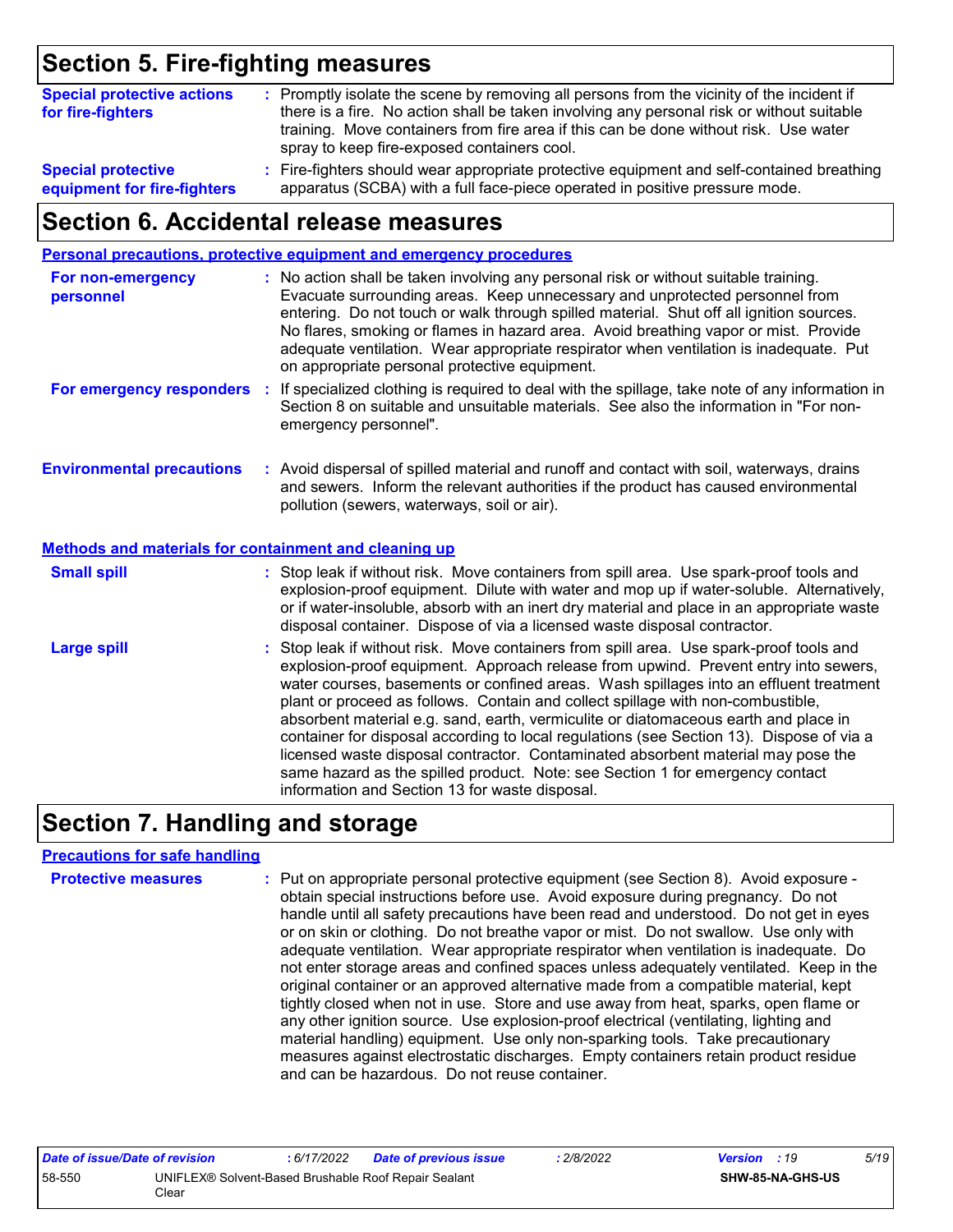### **Section 7. Handling and storage**

| <b>Advice on general</b><br>occupational hygiene                                 | : Eating, drinking and smoking should be prohibited in areas where this material is<br>handled, stored and processed. Workers should wash hands and face before eating,<br>drinking and smoking. Remove contaminated clothing and protective equipment before<br>entering eating areas. See also Section 8 for additional information on hygiene<br>measures.                                                                                                                                                                                                                                                                                                                                                      |
|----------------------------------------------------------------------------------|--------------------------------------------------------------------------------------------------------------------------------------------------------------------------------------------------------------------------------------------------------------------------------------------------------------------------------------------------------------------------------------------------------------------------------------------------------------------------------------------------------------------------------------------------------------------------------------------------------------------------------------------------------------------------------------------------------------------|
| <b>Conditions for safe storage,</b><br>including any<br><b>incompatibilities</b> | : Store in accordance with local regulations. Store in a segregated and approved area.<br>Store in original container protected from direct sunlight in a dry, cool and well-ventilated<br>area, away from incompatible materials (see Section 10) and food and drink. Store<br>locked up. Eliminate all ignition sources. Separate from oxidizing materials. Keep<br>container tightly closed and sealed until ready for use. Containers that have been<br>opened must be carefully resealed and kept upright to prevent leakage. Do not store in<br>unlabeled containers. Use appropriate containment to avoid environmental<br>contamination. See Section 10 for incompatible materials before handling or use. |

### **Section 8. Exposure controls/personal protection**

#### **Control parameters**

#### **Occupational exposure limits (OSHA United States)**

| <b>Ingredient name</b>                        | CAS#                          | <b>Exposure limits</b>                  |
|-----------------------------------------------|-------------------------------|-----------------------------------------|
| Light Aromatic Hydrocarbons                   | 64742-95-6                    | None.                                   |
| <b>Hydrocarbon Polymer</b>                    |                               | None.                                   |
| trimethylbenzene                              | 25551-13-7                    | ACGIH TLV (United States, 1/2021).      |
|                                               |                               | TWA: 25 ppm 8 hours.                    |
|                                               |                               | TWA: 123 mg/m <sup>3</sup> 8 hours.     |
| Styrene-Hydrocarbon Copolymer                 | $9011 - 11 - 4$               | None.                                   |
| 1,3,5-Trimethylbenzene                        | 108-67-8                      | ACGIH TLV (United States, 1/2021).      |
|                                               |                               | TWA: 25 ppm 8 hours.                    |
|                                               |                               | TWA: 123 mg/m <sup>3</sup> 8 hours.     |
|                                               |                               | NIOSH REL (United States, 10/2020).     |
|                                               |                               | TWA: 25 ppm 10 hours.                   |
|                                               |                               | TWA: 125 mg/m <sup>3</sup> 10 hours.    |
| 1,2,4-Trimethylbenzene                        | 95-63-6                       | ACGIH TLV (United States, 1/2021).      |
|                                               |                               | TWA: 25 ppm 8 hours.                    |
|                                               |                               | TWA: 123 mg/m <sup>3</sup> 8 hours.     |
|                                               |                               | NIOSH REL (United States, 10/2020).     |
|                                               |                               | TWA: 25 ppm 10 hours.                   |
|                                               |                               | TWA: 125 mg/m <sup>3</sup> 10 hours.    |
| Xylene, mixed isomers                         | 1330-20-7                     | ACGIH TLV (United States, 1/2021).      |
|                                               |                               | TWA: 100 ppm 8 hours.                   |
|                                               |                               | TWA: 434 mg/m <sup>3</sup> 8 hours.     |
|                                               |                               | STEL: 150 ppm 15 minutes.               |
|                                               |                               | STEL: 651 mg/m <sup>3</sup> 15 minutes. |
|                                               |                               | OSHA PEL (United States, 5/2018).       |
|                                               |                               | TWA: 100 ppm 8 hours.                   |
|                                               |                               | TWA: 435 mg/m <sup>3</sup> 8 hours.     |
| 1,2,3-Trimethylbenzene                        | 526-73-8                      | ACGIH TLV (United States, 1/2021).      |
|                                               |                               | TWA: 25 ppm 8 hours.                    |
|                                               |                               | TWA: $123$ mg/m <sup>3</sup> 8 hours.   |
|                                               |                               | NIOSH REL (United States, 10/2020).     |
|                                               |                               | TWA: 25 ppm 10 hours.                   |
|                                               |                               | TWA: 125 mg/m <sup>3</sup> 10 hours.    |
| Cumene                                        | 98-82-8                       | ACGIH TLV (United States, 1/2021).      |
|                                               |                               | TWA: 5 ppm 8 hours.                     |
|                                               |                               | NIOSH REL (United States, 10/2020).     |
|                                               |                               | Absorbed through skin.                  |
| Date of issue/Date of revision<br>: 6/17/2022 | <b>Date of previous issue</b> | 6/19<br>: 2/8/2022<br>Version : 19      |
|                                               |                               |                                         |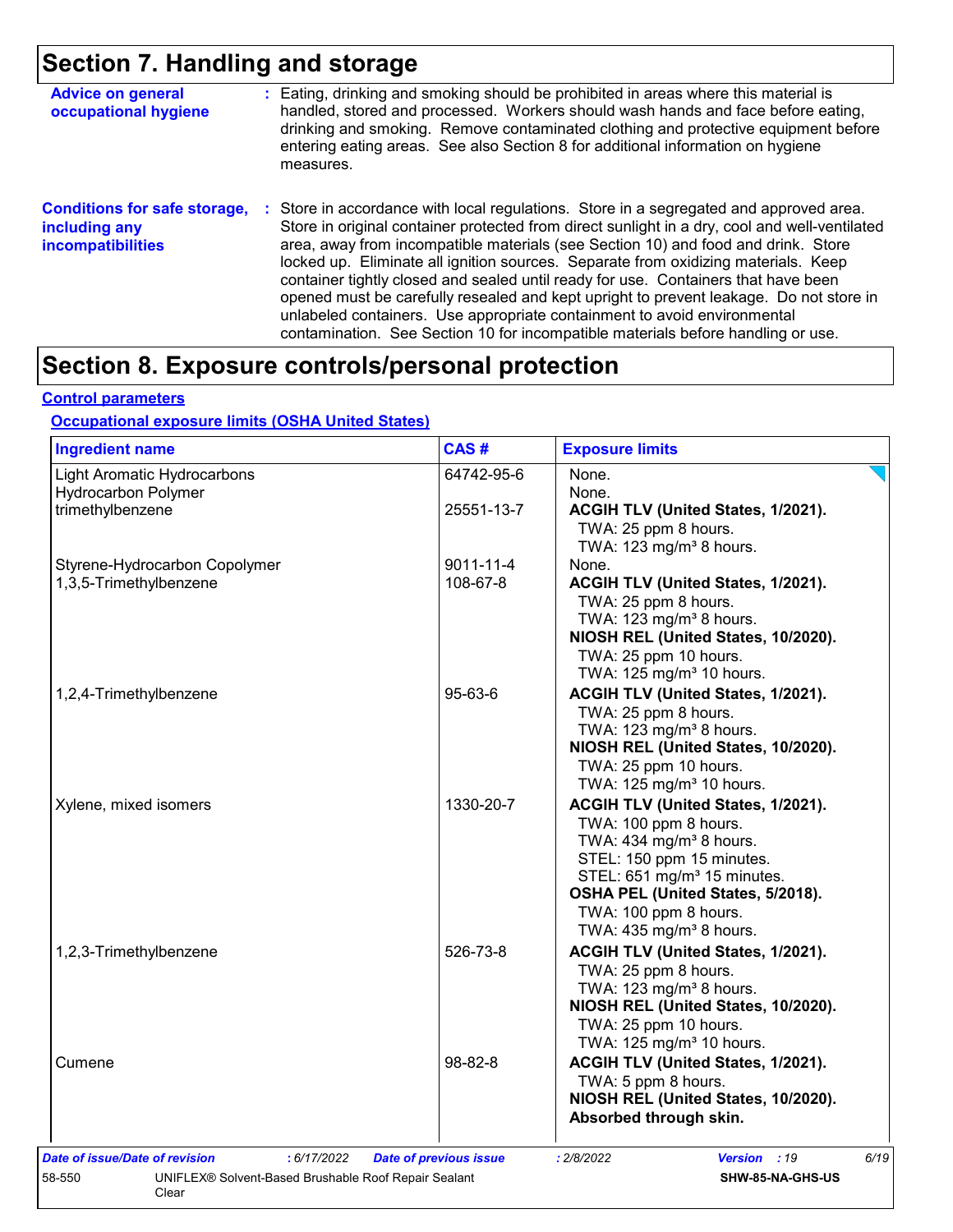# **Section 8. Exposure controls/personal protection**

|                  |            | TWA: 50 ppm 10 hours.<br>TWA: 245 mg/m <sup>3</sup> 10 hours.<br>OSHA PEL (United States, 5/2018).<br>Absorbed through skin.<br>TWA: 50 ppm 8 hours.<br>TWA: $245$ mg/m <sup>3</sup> 8 hours.                                                                                                                                                   |
|------------------|------------|-------------------------------------------------------------------------------------------------------------------------------------------------------------------------------------------------------------------------------------------------------------------------------------------------------------------------------------------------|
| Ethylbenzene     | 100-41-4   | ACGIH TLV (United States, 1/2021).<br>TWA: 20 ppm 8 hours.<br>NIOSH REL (United States, 10/2020).<br>TWA: 100 ppm 10 hours.<br>TWA: 435 mg/m <sup>3</sup> 10 hours.<br>STEL: 125 ppm 15 minutes.<br>STEL: 545 mg/m <sup>3</sup> 15 minutes.<br>OSHA PEL (United States, 5/2018).<br>TWA: 100 ppm 8 hours.<br>TWA: $435 \text{ mg/m}^3$ 8 hours. |
| Light Stabilizer | 52829-07-9 | None.                                                                                                                                                                                                                                                                                                                                           |

### **Occupational exposure limits (Canada)**

| <b>Ingredient name</b> | CAS#       | <b>Exposure limits</b>                                                                                                                                                                                                                                                                                                                                                                                                                                                            |
|------------------------|------------|-----------------------------------------------------------------------------------------------------------------------------------------------------------------------------------------------------------------------------------------------------------------------------------------------------------------------------------------------------------------------------------------------------------------------------------------------------------------------------------|
| Trimethylbenzene       | 25551-13-7 | CA Alberta Provincial (Canada, 6/2018).<br>8 hrs OEL: 123 mg/m <sup>3</sup> 8 hours.<br>8 hrs OEL: 25 ppm 8 hours.<br><b>CA British Columbia Provincial (Canada,</b><br>$6/2021$ ).<br>TWA: 25 ppm 8 hours.<br>CA Quebec Provincial (Canada, 6/2021).<br>Skin sensitizer.<br>TWAEV: 25 ppm 8 hours.<br>CA Ontario Provincial (Canada, 6/2019).<br>TWA: 25 ppm 8 hours.<br>CA Saskatchewan Provincial (Canada,<br>7/2013).<br>STEL: 30 ppm 15 minutes.<br>TWA: 25 ppm 8 hours.     |
| Mesitylene             | 108-67-8   | CA Alberta Provincial (Canada, 6/2018).<br>8 hrs OEL: 123 mg/m <sup>3</sup> 8 hours.<br>8 hrs OEL: 25 ppm 8 hours.<br><b>CA British Columbia Provincial (Canada,</b><br>6/2021).<br>TWA: 25 ppm 8 hours.<br>CA Quebec Provincial (Canada, 6/2021).<br>Skin sensitizer.<br>TWAEV: 25 ppm 8 hours.<br>CA Ontario Provincial (Canada, 6/2019).<br>TWA: 25 ppm 8 hours.<br><b>CA Saskatchewan Provincial (Canada,</b><br>7/2013).<br>STEL: 30 ppm 15 minutes.<br>TWA: 25 ppm 8 hours. |
| 1,2,4-Trimethylbenzene | 95-63-6    | CA Alberta Provincial (Canada, 6/2018).<br>8 hrs OEL: 123 mg/m <sup>3</sup> 8 hours.<br>8 hrs OEL: 25 ppm 8 hours.<br><b>CA British Columbia Provincial (Canada,</b><br>$6/2021$ ).<br>TWA: 25 ppm 8 hours.                                                                                                                                                                                                                                                                       |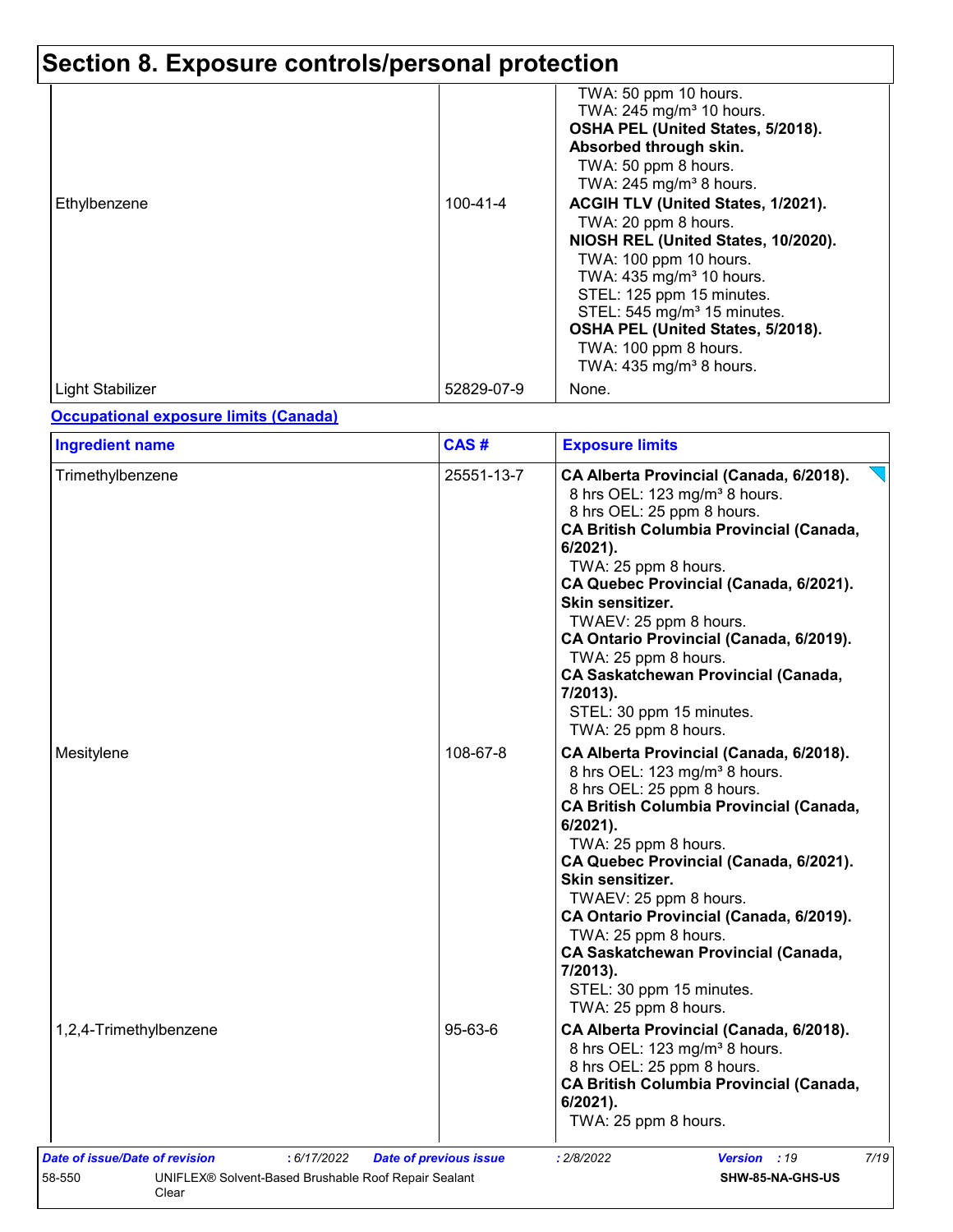# **Section 8. Exposure controls/personal protection**

|               |               | Skin sensitizer.<br>TWAEV: 25 ppm 8 hours.<br>CA Ontario Provincial (Canada, 6/2019).<br>TWA: 25 ppm 8 hours.<br><b>CA Saskatchewan Provincial (Canada,</b><br>7/2013).                                                                                                                                                                                                                                                                                                                                                                                                                                                                                             |
|---------------|---------------|---------------------------------------------------------------------------------------------------------------------------------------------------------------------------------------------------------------------------------------------------------------------------------------------------------------------------------------------------------------------------------------------------------------------------------------------------------------------------------------------------------------------------------------------------------------------------------------------------------------------------------------------------------------------|
|               |               | STEL: 30 ppm 15 minutes.                                                                                                                                                                                                                                                                                                                                                                                                                                                                                                                                                                                                                                            |
|               |               | TWA: 25 ppm 8 hours.                                                                                                                                                                                                                                                                                                                                                                                                                                                                                                                                                                                                                                                |
| Xylene        | 1330-20-7     | CA Alberta Provincial (Canada, 6/2018).<br>8 hrs OEL: 100 ppm 8 hours.<br>15 min OEL: 651 mg/m <sup>3</sup> 15 minutes.<br>15 min OEL: 150 ppm 15 minutes.<br>8 hrs OEL: 434 mg/m <sup>3</sup> 8 hours.<br><b>CA British Columbia Provincial (Canada,</b><br>$6/2021$ ).<br>TWA: 100 ppm 8 hours.<br>STEL: 150 ppm 15 minutes.<br>CA Quebec Provincial (Canada, 6/2021).<br>TWAEV: 100 ppm 8 hours.<br>TWAEV: 434 mg/m <sup>3</sup> 8 hours.<br>STEV: 150 ppm 15 minutes.<br>STEV: 651 mg/m <sup>3</sup> 15 minutes.<br>CA Ontario Provincial (Canada, 6/2019).<br>STEL: 150 ppm 15 minutes.<br>TWA: 100 ppm 8 hours.<br><b>CA Saskatchewan Provincial (Canada,</b> |
|               |               | 7/2013).<br>STEL: 150 ppm 15 minutes.<br>TWA: 100 ppm 8 hours.                                                                                                                                                                                                                                                                                                                                                                                                                                                                                                                                                                                                      |
| Hemimellitene | 526-73-8      | CA Alberta Provincial (Canada, 6/2018).<br>8 hrs OEL: 123 mg/m <sup>3</sup> 8 hours.<br>8 hrs OEL: 25 ppm 8 hours.<br><b>CA British Columbia Provincial (Canada,</b><br>$6/2021$ ).<br>TWA: 25 ppm 8 hours.<br>CA Quebec Provincial (Canada, 6/2021).<br>Skin sensitizer.<br>TWAEV: 25 ppm 8 hours.<br>CA Ontario Provincial (Canada, 6/2019).<br>TWA: 25 ppm 8 hours.<br><b>CA Saskatchewan Provincial (Canada,</b><br>7/2013).<br>STEL: 30 ppm 15 minutes.<br>TWA: 25 ppm 8 hours.                                                                                                                                                                                |
| Cumene        | $98 - 82 - 8$ | CA Alberta Provincial (Canada, 6/2018).<br>8 hrs OEL: 50 ppm 8 hours.<br>8 hrs OEL: 246 mg/m <sup>3</sup> 8 hours.<br><b>CA British Columbia Provincial (Canada,</b><br>$6/2021$ ).<br>TWA: 25 ppm 8 hours.<br>STEL: 75 ppm 15 minutes.<br>CA Ontario Provincial (Canada, 6/2019).<br>TWA: 50 ppm 8 hours.<br>CA Quebec Provincial (Canada, 6/2021).<br>TWAEV: 50 ppm 8 hours.<br>TWAEV: 246 mg/m <sup>3</sup> 8 hours.                                                                                                                                                                                                                                             |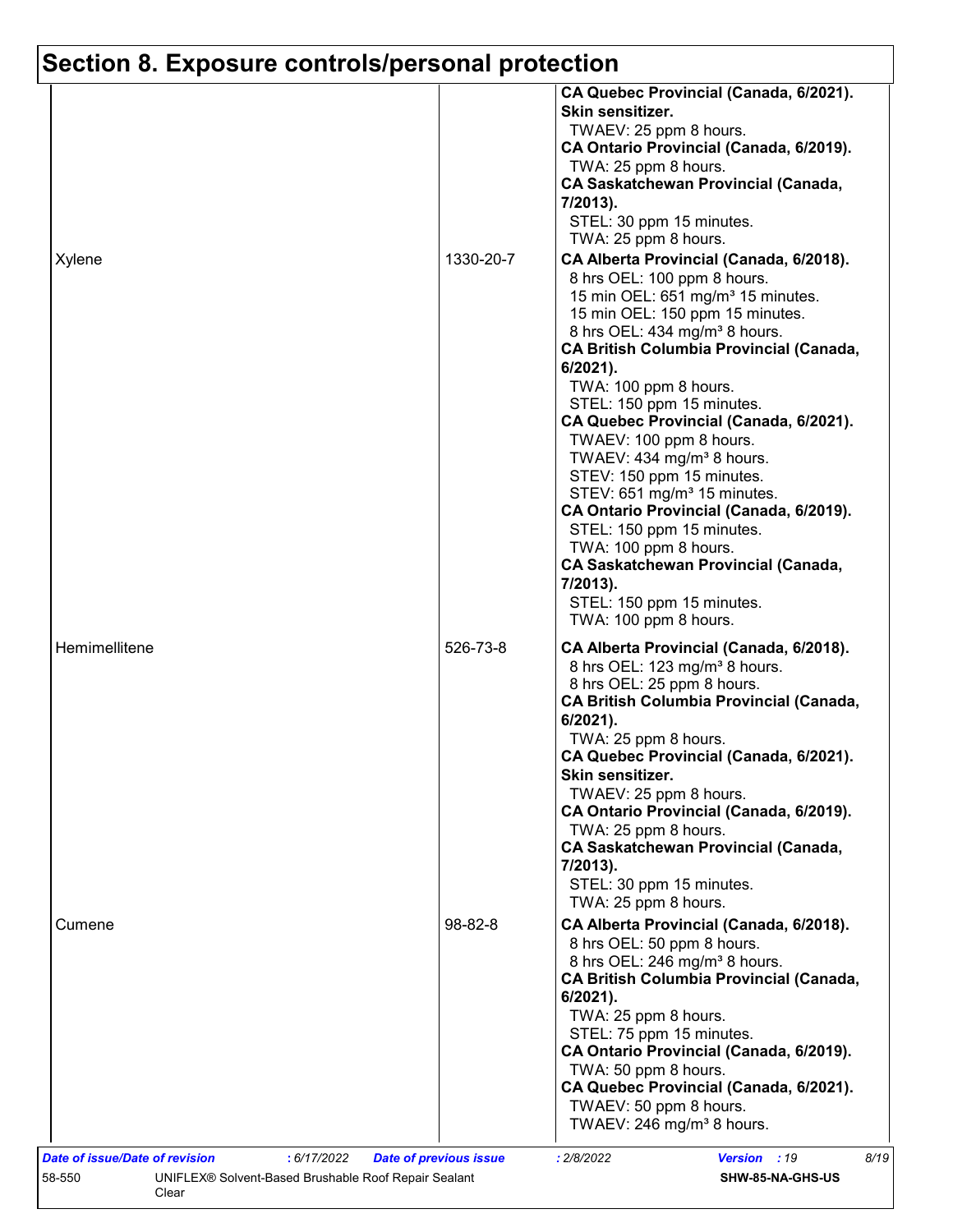# **Section 8. Exposure controls/personal protection**

|                |                | <b>CA Saskatchewan Provincial (Canada,</b><br>$7/2013$ ).<br>STEL: 74 ppm 15 minutes.<br>TWA: 50 ppm 8 hours.                                                                                                                                                                                                                                                                                                                                                                                                                                                                                                                                                                                                                                                                                                                                                  |
|----------------|----------------|----------------------------------------------------------------------------------------------------------------------------------------------------------------------------------------------------------------------------------------------------------------------------------------------------------------------------------------------------------------------------------------------------------------------------------------------------------------------------------------------------------------------------------------------------------------------------------------------------------------------------------------------------------------------------------------------------------------------------------------------------------------------------------------------------------------------------------------------------------------|
| Ethylbenzene   | $100 - 41 - 4$ | CA Alberta Provincial (Canada, 6/2018).<br>8 hrs OEL: 100 ppm 8 hours.<br>8 hrs OEL: 434 mg/m <sup>3</sup> 8 hours.<br>15 min OEL: 543 mg/m <sup>3</sup> 15 minutes.<br>15 min OEL: 125 ppm 15 minutes.<br><b>CA British Columbia Provincial (Canada,</b><br>6/2021).<br>TWA: 20 ppm 8 hours.<br>CA Ontario Provincial (Canada, 6/2019).<br>TWA: 20 ppm 8 hours.<br>CA Quebec Provincial (Canada, 6/2021).<br>TWAEV: 20 ppm 8 hours.<br><b>CA Saskatchewan Provincial (Canada,</b><br>7/2013).<br>STEL: 125 ppm 15 minutes.<br>TWA: 100 ppm 8 hours.                                                                                                                                                                                                                                                                                                           |
| Methyl alcohol | 67-56-1        | CA Alberta Provincial (Canada, 6/2018).<br>Absorbed through skin.<br>8 hrs OEL: 262 mg/m <sup>3</sup> 8 hours.<br>8 hrs OEL: 200 ppm 8 hours.<br>15 min OEL: 250 ppm 15 minutes.<br>15 min OEL: 328 mg/m <sup>3</sup> 15 minutes.<br><b>CA British Columbia Provincial (Canada,</b><br>6/2021). Absorbed through skin.<br>TWA: 200 ppm 8 hours.<br>STEL: 250 ppm 15 minutes.<br>CA Ontario Provincial (Canada, 6/2019).<br>Absorbed through skin.<br>TWA: 200 ppm 8 hours.<br>STEL: 250 ppm 15 minutes.<br>CA Quebec Provincial (Canada, 6/2021).<br>Absorbed through skin.<br>TWAEV: 200 ppm 8 hours.<br>TWAEV: 262 mg/m <sup>3</sup> 8 hours.<br>STEV: 250 ppm 15 minutes.<br>STEV: 328 mg/m <sup>3</sup> 15 minutes.<br><b>CA Saskatchewan Provincial (Canada,</b><br>7/2013). Absorbed through skin.<br>STEL: 250 ppm 15 minutes.<br>TWA: 200 ppm 8 hours. |

#### **Occupational exposure limits (Mexico)**

|                                |                                                      | CAS#                          | <b>Exposure limits</b>                                      |                                                                  |      |  |
|--------------------------------|------------------------------------------------------|-------------------------------|-------------------------------------------------------------|------------------------------------------------------------------|------|--|
| trimethylbenzene               |                                                      | 25551-13-7                    | NOM-010-STPS-2014 (Mexico, 4/2016).<br>TWA: 25 ppm 8 hours. |                                                                  |      |  |
| 1,3,5-Trimethylbenzene         |                                                      | 108-67-8                      | NOM-010-STPS-2014 (Mexico, 4/2016).<br>TWA: 25 ppm 8 hours. |                                                                  |      |  |
| 1,2,4-Trimethylbenzene         |                                                      | $95 - 63 - 6$                 | NOM-010-STPS-2014 (Mexico, 4/2016).<br>TWA: 25 ppm 8 hours. |                                                                  |      |  |
| Xylene, mixed isomers          |                                                      | 1330-20-7                     | TWA: 100 ppm 8 hours.                                       | NOM-010-STPS-2014 (Mexico, 4/2016).<br>STEL: 150 ppm 15 minutes. |      |  |
| Date of issue/Date of revision | :6/17/2022                                           | <b>Date of previous issue</b> | : 2/8/2022                                                  | Version : 19                                                     | 9/19 |  |
| 58-550<br>Clear                | UNIFLEX® Solvent-Based Brushable Roof Repair Sealant |                               |                                                             | SHW-85-NA-GHS-US                                                 |      |  |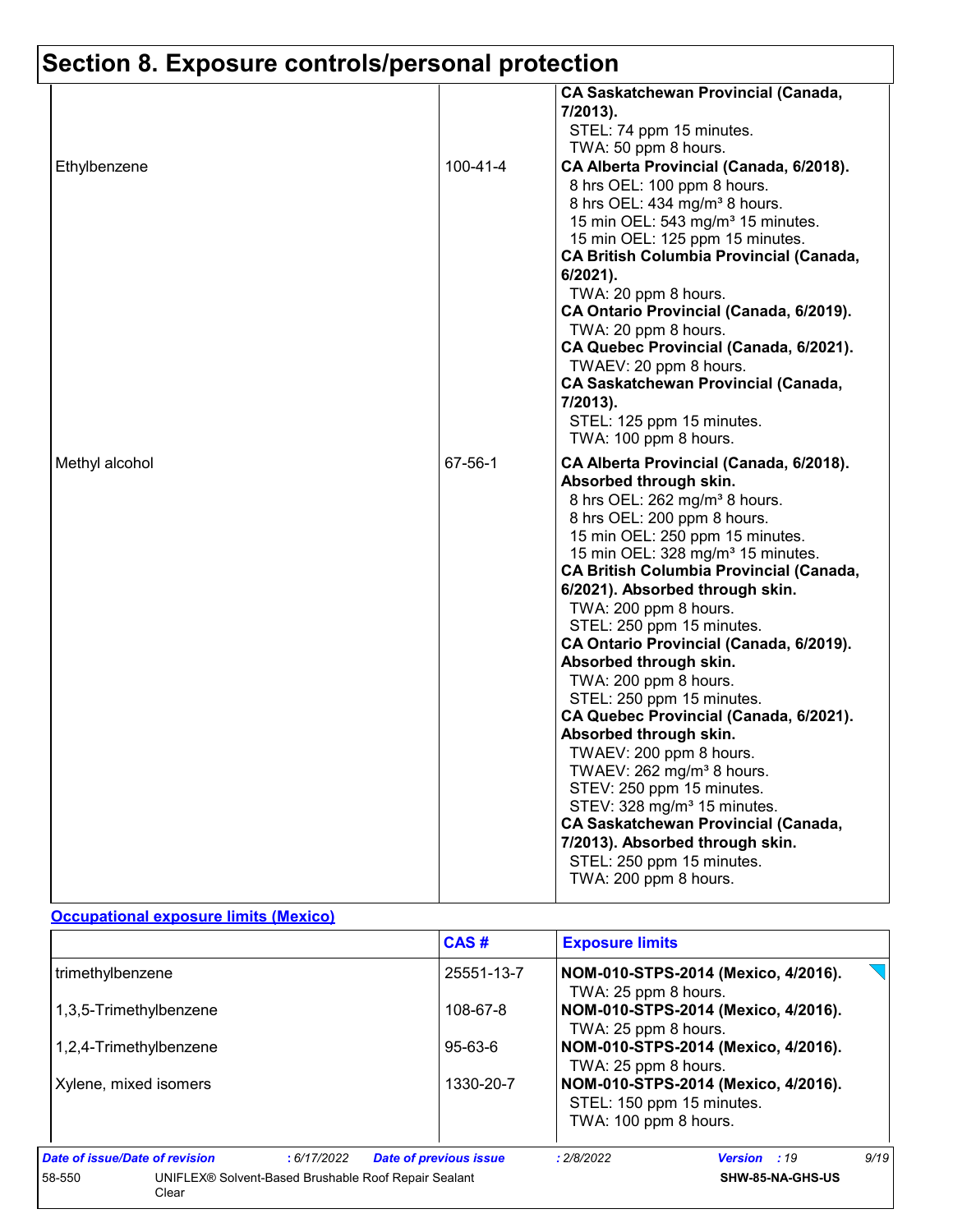#### **Section 8. Exposure controls/personal protection** 1,2,3-Trimethylbenzene 526-73-8 **NOM-010-STPS-2014 (Mexico, 4/2016).** TWA: 25 ppm 8 hours. cumene 98-82-8 **NOM-010-STPS-2014 (Mexico, 4/2016).** TWA: 50 ppm 8 hours.

| <b>Appropriate engineering</b><br><b>controls</b> | : Use only with adequate ventilation. Use process enclosures, local exhaust ventilation or<br>other engineering controls to keep worker exposure to airborne contaminants below any<br>recommended or statutory limits. The engineering controls also need to keep gas,<br>vapor or dust concentrations below any lower explosive limits. Use explosion-proof<br>ventilation equipment.                                                                                                                                                                                                                                |
|---------------------------------------------------|------------------------------------------------------------------------------------------------------------------------------------------------------------------------------------------------------------------------------------------------------------------------------------------------------------------------------------------------------------------------------------------------------------------------------------------------------------------------------------------------------------------------------------------------------------------------------------------------------------------------|
| <b>Environmental exposure</b><br><b>controls</b>  | : Emissions from ventilation or work process equipment should be checked to ensure<br>they comply with the requirements of environmental protection legislation. In some<br>cases, fume scrubbers, filters or engineering modifications to the process equipment<br>will be necessary to reduce emissions to acceptable levels.                                                                                                                                                                                                                                                                                        |
| <b>Individual protection measures</b>             |                                                                                                                                                                                                                                                                                                                                                                                                                                                                                                                                                                                                                        |
| <b>Hygiene measures</b>                           | : Wash hands, forearms and face thoroughly after handling chemical products, before<br>eating, smoking and using the lavatory and at the end of the working period.<br>Appropriate techniques should be used to remove potentially contaminated clothing.<br>Wash contaminated clothing before reusing. Ensure that eyewash stations and safety<br>showers are close to the workstation location.                                                                                                                                                                                                                      |
| <b>Eye/face protection</b>                        | : Safety eyewear complying with an approved standard should be used when a risk<br>assessment indicates this is necessary to avoid exposure to liquid splashes, mists,<br>gases or dusts. If contact is possible, the following protection should be worn, unless<br>the assessment indicates a higher degree of protection: chemical splash goggles.                                                                                                                                                                                                                                                                  |
| <b>Skin protection</b>                            |                                                                                                                                                                                                                                                                                                                                                                                                                                                                                                                                                                                                                        |
| <b>Hand protection</b>                            | : Chemical-resistant, impervious gloves complying with an approved standard should be<br>worn at all times when handling chemical products if a risk assessment indicates this is<br>necessary. Considering the parameters specified by the glove manufacturer, check<br>during use that the gloves are still retaining their protective properties. It should be<br>noted that the time to breakthrough for any glove material may be different for different<br>glove manufacturers. In the case of mixtures, consisting of several substances, the<br>protection time of the gloves cannot be accurately estimated. |
| <b>Body protection</b>                            | : Personal protective equipment for the body should be selected based on the task being<br>performed and the risks involved and should be approved by a specialist before<br>handling this product. When there is a risk of ignition from static electricity, wear anti-<br>static protective clothing. For the greatest protection from static discharges, clothing<br>should include anti-static overalls, boots and gloves.                                                                                                                                                                                         |
| <b>Other skin protection</b>                      | : Appropriate footwear and any additional skin protection measures should be selected<br>based on the task being performed and the risks involved and should be approved by a<br>specialist before handling this product.                                                                                                                                                                                                                                                                                                                                                                                              |
| <b>Respiratory protection</b>                     | : Based on the hazard and potential for exposure, select a respirator that meets the<br>appropriate standard or certification. Respirators must be used according to a<br>respiratory protection program to ensure proper fitting, training, and other important<br>aspects of use.                                                                                                                                                                                                                                                                                                                                    |

### **Section 9. Physical and chemical properties**

The conditions of measurement of all properties are at standard temperature and pressure unless otherwise indicated.

| <b>Appearance</b>     |                  |
|-----------------------|------------------|
| <b>Physical state</b> | : Liquid.        |
| <b>Color</b>          | : Not available. |
| <b>Odor</b>           | : Not available. |
| <b>Odor threshold</b> | : Not available. |

| Date of issue/Date of revision                                          |  | : 6/17/2022 | <b>Date of previous issue</b> | : 2/8/2022 | <b>Version</b> : 19 |                         | 10/19 |
|-------------------------------------------------------------------------|--|-------------|-------------------------------|------------|---------------------|-------------------------|-------|
| 58-550<br>UNIFLEX® Solvent-Based Brushable Roof Repair Sealant<br>Clear |  |             |                               |            |                     | <b>SHW-85-NA-GHS-US</b> |       |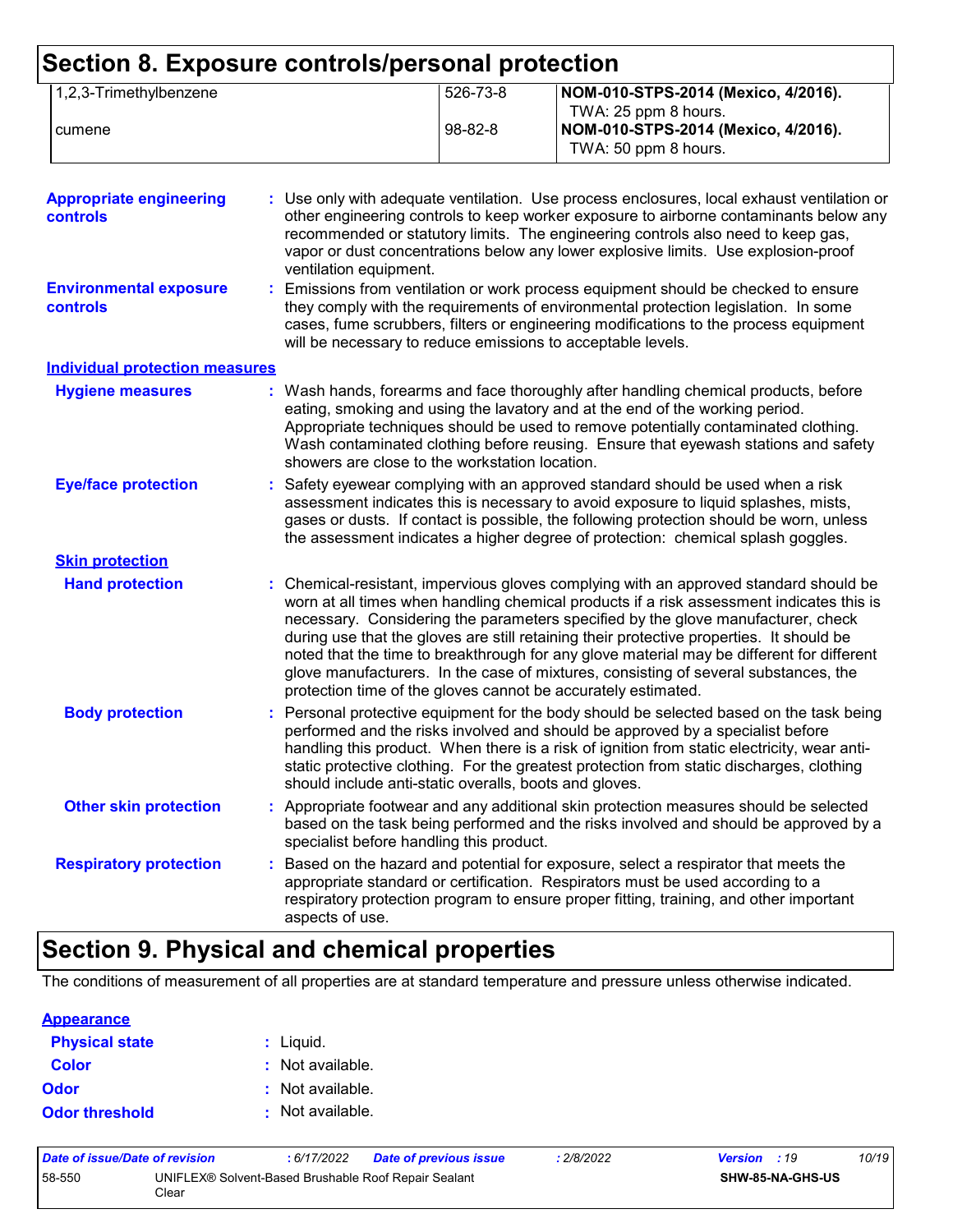### **Section 9. Physical and chemical properties**

| pH                                                                | : Not applicable.                                              |
|-------------------------------------------------------------------|----------------------------------------------------------------|
| <b>Melting point/freezing point</b>                               | : Not available.                                               |
| <b>Boiling point, initial boiling</b><br>point, and boiling range | : $138^{\circ}$ C (280.4 $^{\circ}$ F)                         |
| <b>Flash point</b>                                                | : Closed cup: 43°C (109.4°F) [Pensky-Martens Closed Cup]       |
| <b>Evaporation rate</b>                                           | $: 0.53$ (butyl acetate = 1)                                   |
| <b>Flammability</b>                                               | $:$ Not available.                                             |
| Lower and upper explosion<br>limit/flammability limit             | $:$ Lower: $0.7\%$<br>Upper: 7%                                |
| <b>Vapor pressure</b>                                             | : $1.3$ kPa (10 mm Hg)                                         |
| <b>Relative vapor density</b>                                     | : $3.66$ [Air = 1]                                             |
| <b>Relative density</b>                                           | : 0.91                                                         |
| <b>Solubility</b>                                                 | : Not available.                                               |
| <b>Partition coefficient: n-</b><br>octanol/water                 | : Not applicable.                                              |
| <b>Auto-ignition temperature</b>                                  | : Not available.                                               |
| <b>Decomposition temperature</b>                                  | : Not available.                                               |
| <b>Viscosity</b>                                                  | Kinematic (40°C (104°F)): <20.5 mm <sup>2</sup> /s (<20.5 cSt) |
| <b>Molecular weight</b>                                           | Not applicable.                                                |
| <b>Aerosol product</b>                                            |                                                                |
| <b>Heat of combustion</b>                                         | : $25.635$ kJ/g                                                |

### **Section 10. Stability and reactivity**

| <b>Reactivity</b>                            | : No specific test data related to reactivity available for this product or its ingredients.                                                                                                                                               |
|----------------------------------------------|--------------------------------------------------------------------------------------------------------------------------------------------------------------------------------------------------------------------------------------------|
| <b>Chemical stability</b>                    | : The product is stable.                                                                                                                                                                                                                   |
| <b>Possibility of hazardous</b><br>reactions | : Under normal conditions of storage and use, hazardous reactions will not occur.                                                                                                                                                          |
| <b>Conditions to avoid</b>                   | : Avoid all possible sources of ignition (spark or flame). Do not pressurize, cut, weld,<br>braze, solder, drill, grind or expose containers to heat or sources of ignition. Do not<br>allow vapor to accumulate in low or confined areas. |
| <b>Incompatible materials</b>                | : Reactive or incompatible with the following materials:<br>oxidizing materials                                                                                                                                                            |
| <b>Hazardous decomposition</b><br>products   | : Under normal conditions of storage and use, hazardous decomposition products should<br>not be produced.                                                                                                                                  |

### **Section 11. Toxicological information**

**Acute toxicity Information on toxicological effects**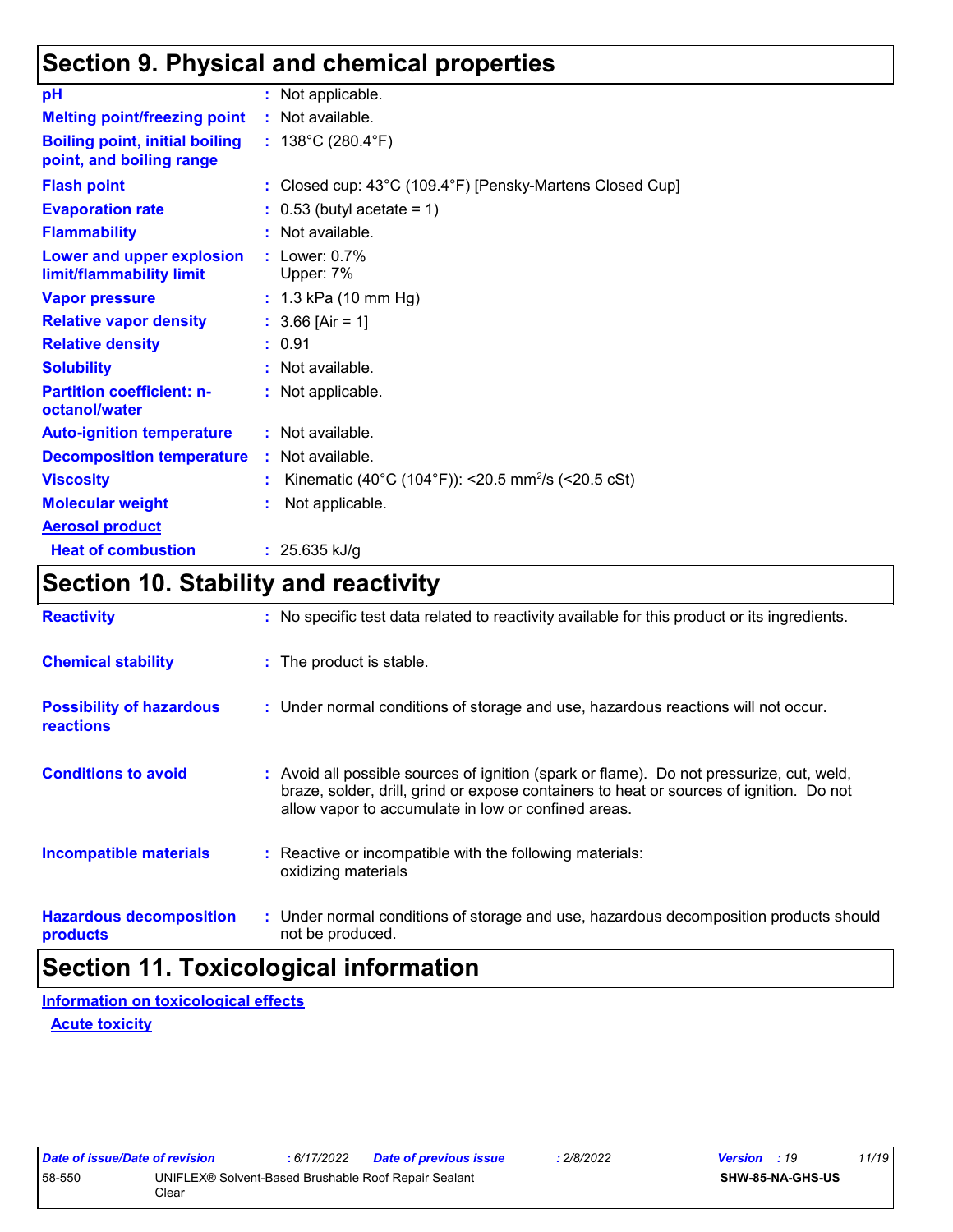| <b>Product/ingredient name</b> | <b>Result</b>                | <b>Species</b> | <b>Dose</b>             | <b>Exposure</b> |
|--------------------------------|------------------------------|----------------|-------------------------|-----------------|
| Light Aromatic Hydrocarbons    | LD50 Oral                    | Rat            | 8400 mg/kg              |                 |
| trimethylbenzene               | LD50 Oral                    | Rat            | 8970 mg/kg              |                 |
| 1,3,5-Trimethylbenzene         | <b>LC50 Inhalation Vapor</b> | Rat            | 24000 mg/m <sup>3</sup> | 4 hours         |
|                                | LD50 Oral                    | Rat            | 5000 mg/kg              |                 |
| 1,2,4-Trimethylbenzene         | <b>LC50 Inhalation Vapor</b> | Rat            | 18000 mg/m <sup>3</sup> | 4 hours         |
|                                | LD50 Oral                    | Rat            | $5$ g/kg                |                 |
| Xylene, mixed isomers          | LC50 Inhalation Gas.         | Rat            | 6700 ppm                | 4 hours         |
|                                | LD50 Oral                    | Rat            | 4300 mg/kg              |                 |
| Cumene                         | <b>LC50 Inhalation Vapor</b> | Rat            | 39000 mg/m <sup>3</sup> | 4 hours         |
|                                | LD50 Oral                    | Rat            | 1400 mg/kg              |                 |
| Ethylbenzene                   | LD50 Dermal                  | Rabbit         | >5000 mg/kg             |                 |
|                                | LD50 Oral                    | Rat            | 3500 mg/kg              |                 |
| Light Stabilizer               | <b>LC50 Inhalation Vapor</b> | Rat            | 500 mg/ $m3$            | 4 hours         |

#### **Irritation/Corrosion**

| <b>Product/ingredient name</b> | <b>Result</b>                                  | <b>Species</b>   | <b>Score</b> | <b>Exposure</b>       | <b>Observation</b> |
|--------------------------------|------------------------------------------------|------------------|--------------|-----------------------|--------------------|
| Light Aromatic Hydrocarbons    | Eyes - Mild irritant                           | Rabbit           |              | 24 hours 100          |                    |
|                                |                                                |                  |              | uL                    |                    |
| trimethylbenzene               | Eyes - Mild irritant                           | Rabbit           |              | 24 hours 500          |                    |
|                                |                                                |                  |              | mg                    |                    |
|                                | Skin - Moderate irritant                       | Rabbit           |              | 24 hours 500          |                    |
|                                |                                                |                  |              | mg<br>24 hours 500    |                    |
| 1,3,5-Trimethylbenzene         | Eyes - Mild irritant                           | Rabbit           |              |                       |                    |
|                                | Skin - Moderate irritant                       | Rabbit           |              | mg<br>24 hours 20     |                    |
|                                |                                                |                  |              | mg                    |                    |
| Xylene, mixed isomers          | Eyes - Mild irritant                           | Rabbit           |              | 87 mg                 |                    |
|                                | Eyes - Severe irritant                         | Rabbit           |              | 24 hours 5            |                    |
|                                |                                                |                  |              | mg                    |                    |
|                                | Skin - Mild irritant                           | Rat              |              | 8 hours 60 uL         |                    |
|                                | Skin - Moderate irritant                       | Rabbit           |              | 24 hours 500          |                    |
|                                |                                                |                  |              | mg                    |                    |
|                                | Skin - Moderate irritant                       | Rabbit           |              | 100 %                 |                    |
| Cumene                         | Eyes - Mild irritant                           | Rabbit           |              | 24 hours 500          |                    |
|                                |                                                |                  |              | mg                    |                    |
|                                | Eyes - Mild irritant                           | Rabbit           |              | 86 mg                 |                    |
|                                | Skin - Mild irritant                           | Rabbit           |              | 24 hours 10           |                    |
|                                |                                                |                  |              | mg                    |                    |
|                                | Skin - Moderate irritant                       | Rabbit           |              | 24 hours 100          |                    |
|                                |                                                |                  |              | mg                    |                    |
| Ethylbenzene                   | Eyes - Severe irritant<br>Skin - Mild irritant | Rabbit<br>Rabbit |              | 500 mg<br>24 hours 15 |                    |
|                                |                                                |                  |              |                       |                    |
|                                |                                                |                  |              | mg                    |                    |

#### **Sensitization**

Not available.

#### **Mutagenicity**

Not available.

#### **Carcinogenicity**

Not available.

#### **Classification**

| Date of issue/Date of revision                                 |       | : 6/17/2022 | Date of previous issue | 2/8/2022 | <b>Version</b> : 19 |                         | 12/19 |
|----------------------------------------------------------------|-------|-------------|------------------------|----------|---------------------|-------------------------|-------|
| 58-550<br>UNIFLEX® Solvent-Based Brushable Roof Repair Sealant |       |             |                        |          |                     | <b>SHW-85-NA-GHS-US</b> |       |
|                                                                | Clear |             |                        |          |                     |                         |       |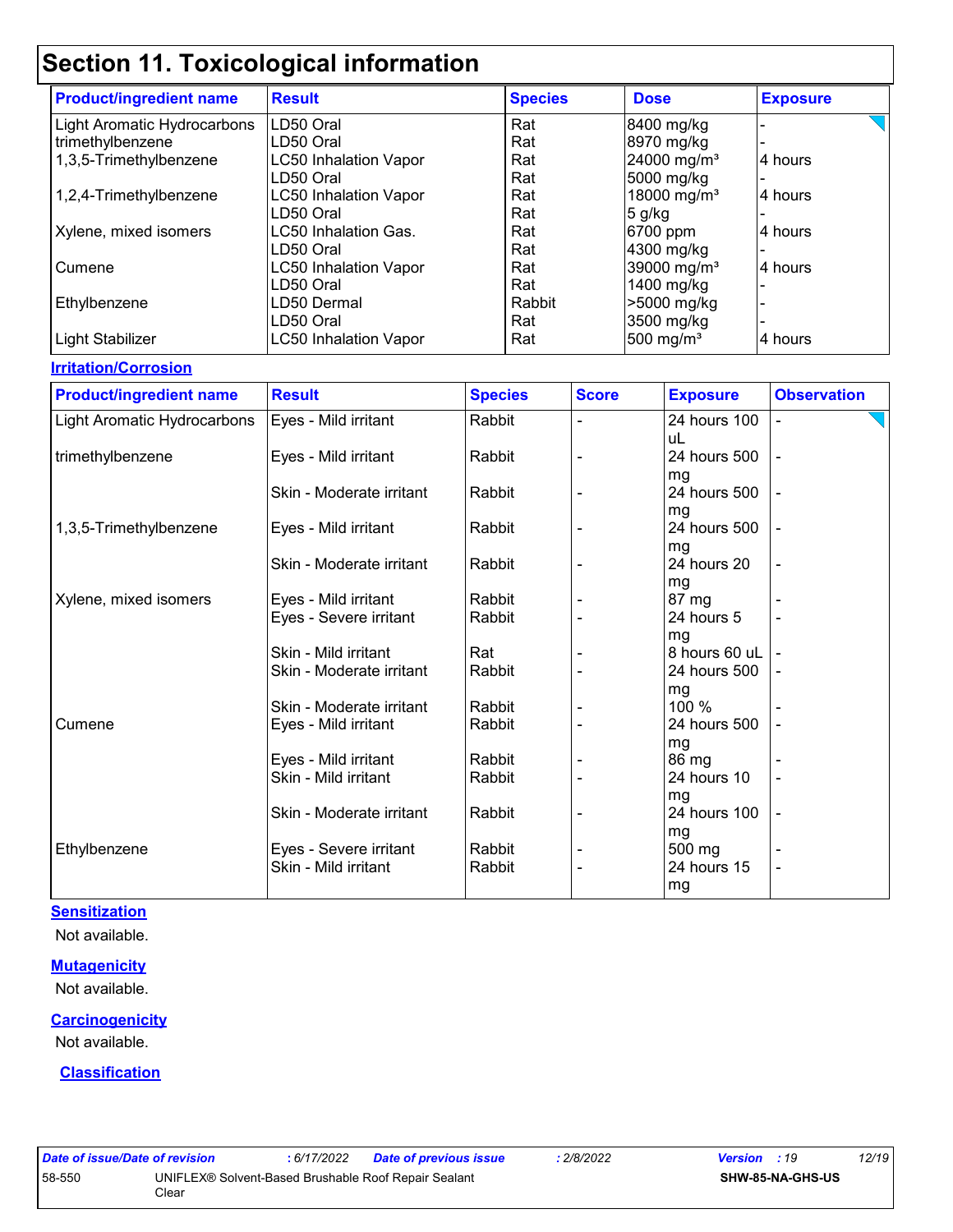| <b>Product/ingredient name</b>                    | <b>OSHA</b> | <b>IARC</b> | <b>NTP</b>                                       |
|---------------------------------------------------|-------------|-------------|--------------------------------------------------|
| Xylene, mixed isomers<br>l Cumene<br>Ethylbenzene |             | 2B<br>2B    | Reasonably anticipated to be a human carcinogen. |

#### **Reproductive toxicity**

Not available.

#### **Teratogenicity**

Not available.

#### **Specific target organ toxicity (single exposure)**

| <b>Name</b>                        | <b>Category</b> | <b>Route of</b><br>exposure | <b>Target organs</b>            |
|------------------------------------|-----------------|-----------------------------|---------------------------------|
| <b>Light Aromatic Hydrocarbons</b> | Category 3      |                             | Respiratory tract<br>irritation |
|                                    | Category 3      |                             | Narcotic effects                |
| 1,3,5-Trimethylbenzene             | Category 3      |                             | Respiratory tract<br>irritation |
| 1,2,4-Trimethylbenzene             | Category 3      |                             | Respiratory tract<br>irritation |
| Xylene, mixed isomers              | Category 3      |                             | Respiratory tract<br>irritation |
| 1,2,3-Trimethylbenzene             | Category 3      |                             | Respiratory tract<br>irritation |
| Cumene                             | Category 3      |                             | Respiratory tract<br>irritation |
|                                    | Category 3      |                             | Narcotic effects                |
| Ethylbenzene                       | Category 3      |                             | Respiratory tract<br>irritation |
|                                    | Category 3      |                             | Narcotic effects                |

#### **Specific target organ toxicity (repeated exposure)**

| <b>Name</b>                        | <b>Category</b> | <b>Route of</b><br>exposure | <b>Target organs</b> |
|------------------------------------|-----------------|-----------------------------|----------------------|
| <b>Light Aromatic Hydrocarbons</b> | Category 2      |                             |                      |
| Xylene, mixed isomers              | Category 2      |                             |                      |
| <b>Cumene</b>                      | Category 2      |                             |                      |
| Ethylbenzene                       | Category 2      |                             | -                    |

#### **Aspiration hazard**

| <b>Name</b>                 | <b>Result</b>                         |
|-----------------------------|---------------------------------------|
| Light Aromatic Hydrocarbons | <b>ASPIRATION HAZARD - Category 1</b> |
| trimethylbenzene            | <b>ASPIRATION HAZARD - Category 1</b> |
| 1,3,5-Trimethylbenzene      | <b>ASPIRATION HAZARD - Category 1</b> |
| 1,2,4-Trimethylbenzene      | <b>ASPIRATION HAZARD - Category 1</b> |
| Xylene, mixed isomers       | <b>ASPIRATION HAZARD - Category 1</b> |
| 1,2,3-Trimethylbenzene      | <b>ASPIRATION HAZARD - Category 1</b> |
| Cumene                      | <b>ASPIRATION HAZARD - Category 1</b> |
| Ethylbenzene                | <b>ASPIRATION HAZARD - Category 1</b> |

#### **Information on the likely routes of exposure :** Not available.

**Potential acute health effects**

**Eye contact :** Causes serious eye irritation.

| Date of issue/Date of revision |                                                               | : 6/17/2022 | Date of previous issue | : 2/8/2022 | <b>Version</b> : 19 |                         | 13/19 |
|--------------------------------|---------------------------------------------------------------|-------------|------------------------|------------|---------------------|-------------------------|-------|
| 58-550                         | UNIFLEX® Solvent-Based Brushable Roof Repair Sealant<br>Clear |             |                        |            |                     | <b>SHW-85-NA-GHS-US</b> |       |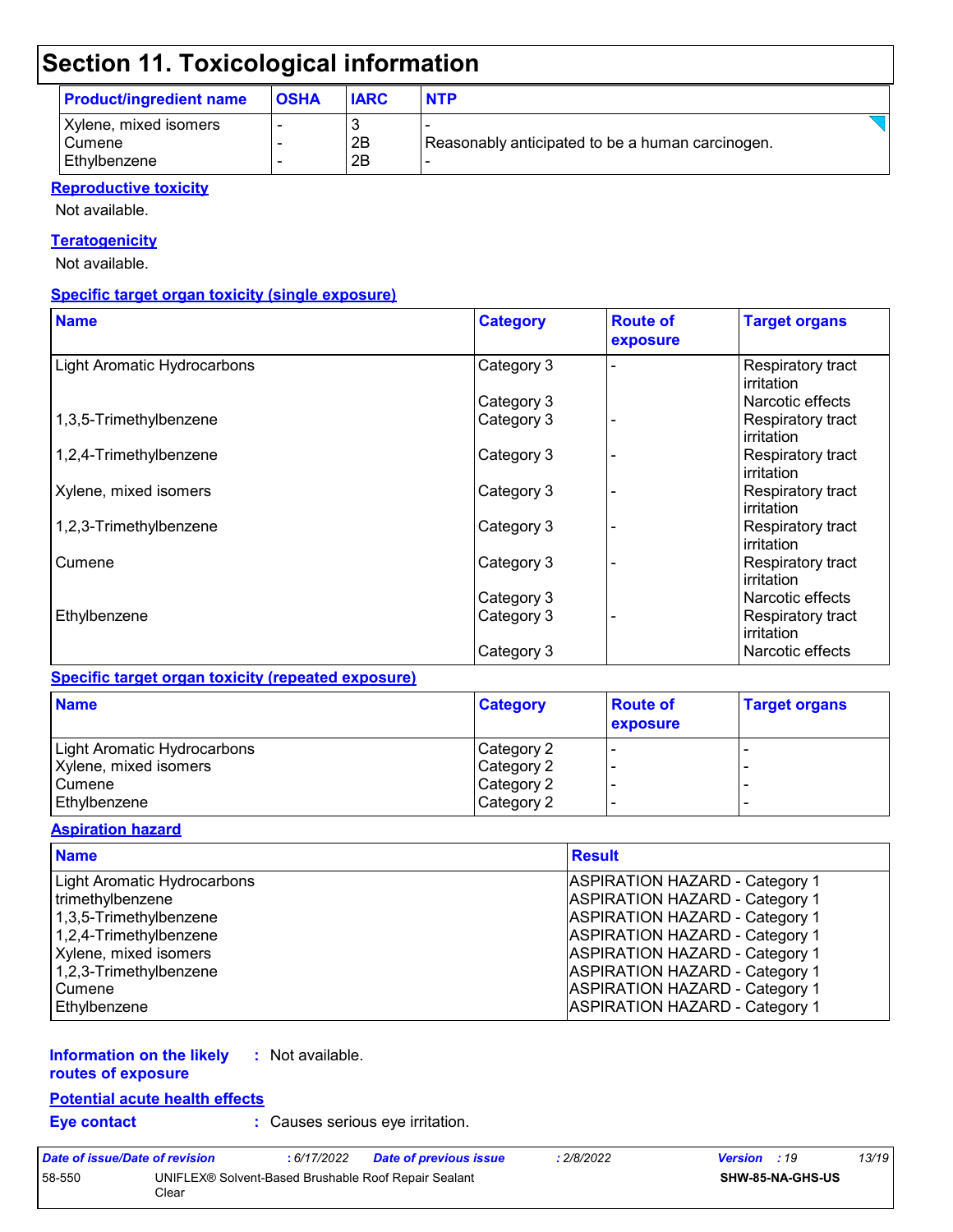58-550 UNIFLEX® Solvent-Based Brushable Roof Repair Sealant

Clear

| <b>Inhalation</b>                       | : Can cause central nervous system (CNS) depression. May cause drowsiness or<br>dizziness. May cause respiratory irritation.                                                                                                                                            |                       |
|-----------------------------------------|-------------------------------------------------------------------------------------------------------------------------------------------------------------------------------------------------------------------------------------------------------------------------|-----------------------|
| <b>Skin contact</b>                     | : Causes skin irritation.                                                                                                                                                                                                                                               |                       |
| <b>Ingestion</b>                        | Can cause central nervous system (CNS) depression. May be fatal if swallowed and<br>enters airways.                                                                                                                                                                     |                       |
|                                         | <b>Symptoms related to the physical, chemical and toxicological characteristics</b>                                                                                                                                                                                     |                       |
| <b>Eye contact</b>                      | : Adverse symptoms may include the following:<br>pain or irritation<br>watering<br>redness                                                                                                                                                                              |                       |
| <b>Inhalation</b>                       | : Adverse symptoms may include the following:<br>respiratory tract irritation<br>coughing<br>nausea or vomiting<br>headache<br>drowsiness/fatigue<br>dizziness/vertigo<br>unconsciousness<br>reduced fetal weight<br>increase in fetal deaths<br>skeletal malformations |                       |
| <b>Skin contact</b>                     | Adverse symptoms may include the following:<br>irritation<br>redness<br>reduced fetal weight<br>increase in fetal deaths<br>skeletal malformations                                                                                                                      |                       |
| <b>Ingestion</b>                        | : Adverse symptoms may include the following:<br>nausea or vomiting<br>reduced fetal weight<br>increase in fetal deaths<br>skeletal malformations                                                                                                                       |                       |
|                                         | Delayed and immediate effects and also chronic effects from short and long term exposure                                                                                                                                                                                |                       |
| <b>Short term exposure</b>              |                                                                                                                                                                                                                                                                         |                       |
| <b>Potential immediate</b><br>effects   | : Not available.                                                                                                                                                                                                                                                        |                       |
| <b>Potential delayed effects</b>        | : Not available.                                                                                                                                                                                                                                                        |                       |
| <b>Long term exposure</b>               |                                                                                                                                                                                                                                                                         |                       |
| <b>Potential immediate</b><br>effects   | : Not available.                                                                                                                                                                                                                                                        |                       |
| <b>Potential delayed effects</b>        | : Not available.                                                                                                                                                                                                                                                        |                       |
| <b>Potential chronic health effects</b> |                                                                                                                                                                                                                                                                         |                       |
| Not available.                          |                                                                                                                                                                                                                                                                         |                       |
| <b>General</b>                          | : May cause damage to organs through prolonged or repeated exposure.                                                                                                                                                                                                    |                       |
| <b>Carcinogenicity</b>                  | Suspected of causing cancer. Risk of cancer depends on duration and level of<br>exposure.                                                                                                                                                                               |                       |
| <b>Mutagenicity</b>                     | : No known significant effects or critical hazards.                                                                                                                                                                                                                     |                       |
| <b>Teratogenicity</b>                   | : No known significant effects or critical hazards.                                                                                                                                                                                                                     |                       |
| <b>Developmental effects</b>            | : No known significant effects or critical hazards.                                                                                                                                                                                                                     |                       |
| <b>Fertility effects</b>                | Suspected of damaging fertility.                                                                                                                                                                                                                                        |                       |
| Date of issue/Date of revision          | : 6/17/2022<br><b>Date of previous issue</b><br>: 2/8/2022                                                                                                                                                                                                              | Version : 19<br>14/19 |

**SHW-85-NA-GHS-US**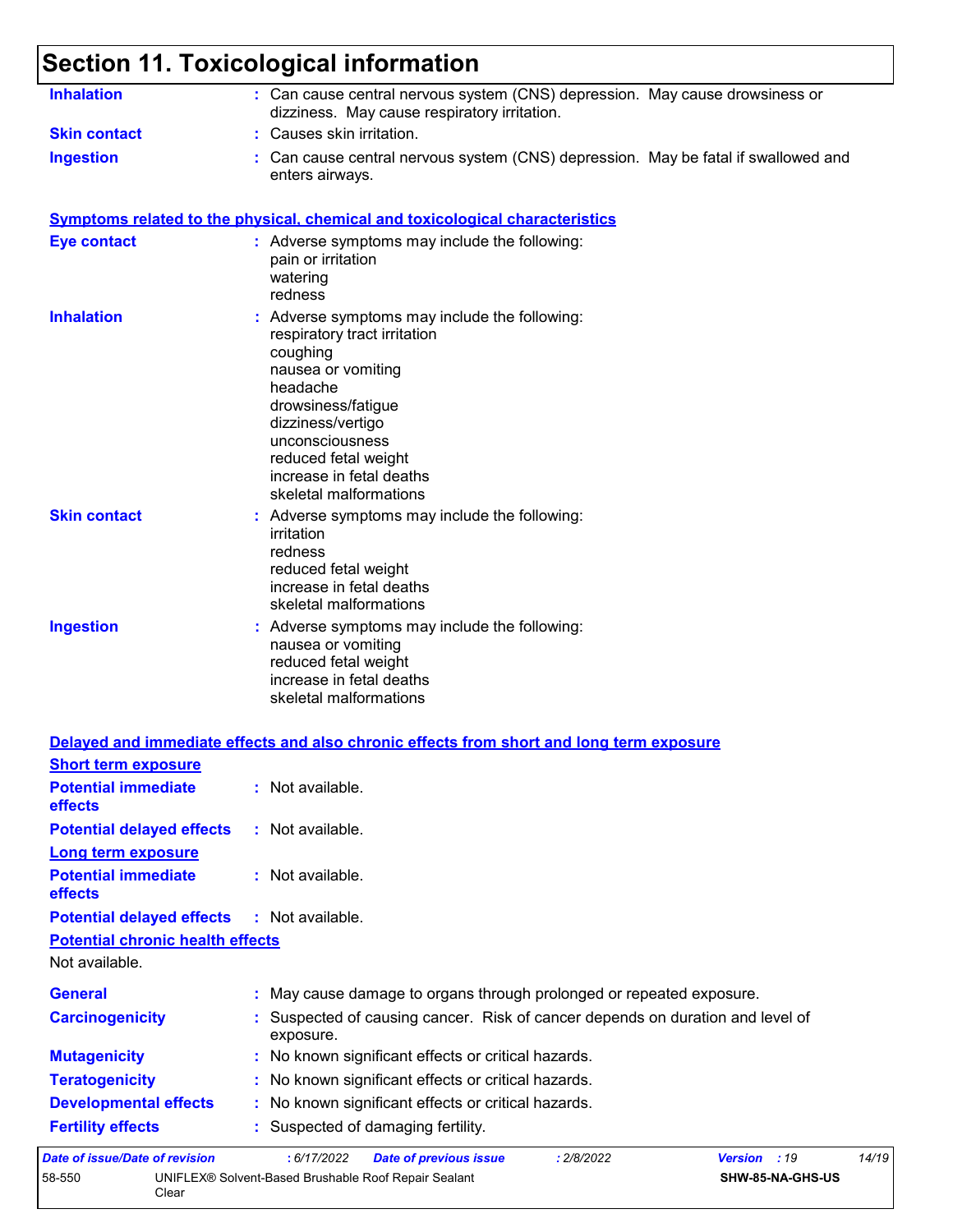#### **Numerical measures of toxicity**

**Acute toxicity estimates**

| <b>Route</b>                         | <b>ATE value</b>                                 |
|--------------------------------------|--------------------------------------------------|
| Oral<br>Dermal<br>Inhalation (gases) | 3143.51 mg/kg<br>45820.13 mg/kg<br>370967.41 ppm |
| Inhalation (vapors)                  | 60.68 mg/l                                       |

### **Section 12. Ecological information**

| <b>Product/ingredient name</b> | <b>Result</b>                      | <b>Species</b>                                 | <b>Exposure</b> |
|--------------------------------|------------------------------------|------------------------------------------------|-----------------|
| trimethylbenzene               | Acute LC50 5600 µg/l Marine water  | Crustaceans - Palaemonetes<br>pugio            | 48 hours        |
| 1,3,5-Trimethylbenzene         | Acute LC50 13000 µg/l Marine water | Crustaceans - Cancer magister -<br>Zoea        | 48 hours        |
|                                | Acute LC50 12520 µg/l Fresh water  | Fish - Carassius auratus                       | 96 hours        |
|                                | Chronic NOEC 400 µg/l Fresh water  | Daphnia - Daphnia magna                        | 21 days         |
| 1,2,4-Trimethylbenzene         | Acute LC50 4910 µg/l Marine water  | Crustaceans - Elasmopus<br>pectenicrus - Adult | 48 hours        |
|                                | Acute LC50 7720 µg/l Fresh water   | Fish - Pimephales promelas                     | 96 hours        |
| Xylene, mixed isomers          | Acute LC50 8500 µg/l Marine water  | Crustaceans - Palaemonetes<br>pugio            | 48 hours        |
|                                | Acute LC50 13400 µg/l Fresh water  | Fish - Pimephales promelas                     | 96 hours        |
| Cumene                         | Acute EC50 7.4 mg/l Marine water   | Crustaceans - Artemia sp. -<br>Nauplii         | 48 hours        |
|                                | Acute EC50 10.6 mg/l Fresh water   | Daphnia - Daphnia magna -<br>l Neonate         | 48 hours        |
|                                | Acute LC50 2700 µg/l Fresh water   | Fish - Oncorhynchus mykiss                     | 96 hours        |
| Ethylbenzene                   | Acute EC50 4900 µg/l Marine water  | Algae - Skeletonema costatum                   | 72 hours        |
|                                | Acute EC50 7700 µg/l Marine water  | Algae - Skeletonema costatum                   | 96 hours        |
|                                | Acute EC50 6.53 mg/l Marine water  | Crustaceans - Artemia sp. -<br>Nauplii         | 48 hours        |
|                                | Acute EC50 2.93 mg/l Fresh water   | Daphnia - Daphnia magna -<br>Neonate           | 48 hours        |
|                                | Acute LC50 4200 µg/l Fresh water   | Fish - Oncorhynchus mykiss                     | 96 hours        |

#### **Persistence and degradability**

| <b>Product/ingredient name</b> | <b>Aquatic half-life</b> | <b>Photolysis</b> | Biodegradability |
|--------------------------------|--------------------------|-------------------|------------------|
| Light Aromatic Hydrocarbons    |                          |                   | Readily          |
| Xylene, mixed isomers          |                          |                   | Readily          |
| Ethylbenzene                   |                          |                   | Readily          |

#### **Bioaccumulative potential**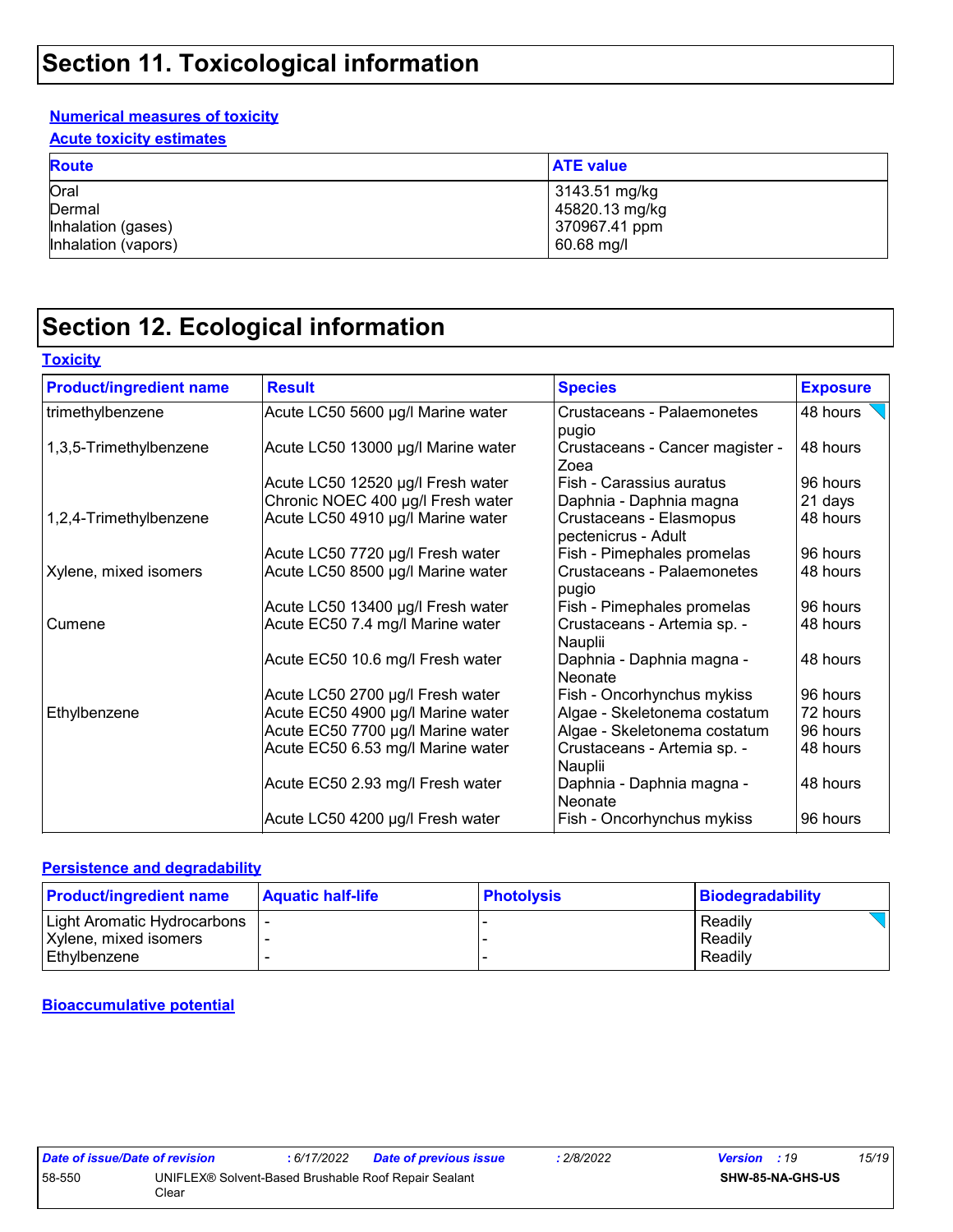| <b>Product/ingredient name</b> | $\mathsf{LogP}_\mathsf{ow}$ | <b>BCF</b>  | <b>Potential</b> |
|--------------------------------|-----------------------------|-------------|------------------|
| Light Aromatic Hydrocarbons    |                             | 10 to 2500  | high             |
| 1,3,5-Trimethylbenzene         |                             | 161         | low              |
| $1,2,4$ -Trimethylbenzene      |                             | 243         | low              |
| Xylene, mixed isomers          |                             | 8.1 to 25.9 | low              |
| $1,2,3$ -Trimethylbenzene      |                             | 194.98      | low              |
| <b>Cumene</b>                  |                             | 35.48       | low              |
|                                |                             |             |                  |

#### **Mobility in soil**

**Soil/water partition coefficient (KOC)**

**:** Not available.

**Other adverse effects** : No known significant effects or critical hazards.

### **Section 13. Disposal considerations**

#### **Disposal methods :**

The generation of waste should be avoided or minimized wherever possible. Disposal of this product, solutions and any by-products should at all times comply with the requirements of environmental protection and waste disposal legislation and any regional local authority requirements. Dispose of surplus and non-recyclable products via a licensed waste disposal contractor. Waste should not be disposed of untreated to the sewer unless fully compliant with the requirements of all authorities with jurisdiction. Waste packaging should be recycled. Incineration or landfill should only be considered when recycling is not feasible. This material and its container must be disposed of in a safe way. Care should be taken when handling emptied containers that have not been cleaned or rinsed out. Empty containers or liners may retain some product residues. Vapor from product residues may create a highly flammable or explosive atmosphere inside the container. Do not cut, weld or grind used containers unless they have been cleaned thoroughly internally. Avoid dispersal of spilled material and runoff and contact with soil, waterways, drains and sewers.

### **Section 14. Transport information**

|                                        | <b>DOT</b><br><b>Classification</b> | <b>TDG</b><br><b>Classification</b> | <b>Mexico</b><br><b>Classification</b> | <b>IATA</b>                                                                    | <b>IMDG</b>                                                                               |
|----------------------------------------|-------------------------------------|-------------------------------------|----------------------------------------|--------------------------------------------------------------------------------|-------------------------------------------------------------------------------------------|
| <b>UN number</b>                       | <b>UN1263</b>                       | <b>UN1263</b>                       | <b>UN1263</b>                          | <b>UN1263</b>                                                                  | <b>UN1263</b>                                                                             |
| <b>UN proper</b><br>shipping name      | <b>PAINT</b>                        | <b>PAINT</b>                        | <b>PAINT</b>                           | <b>PAINT</b>                                                                   | PAINT, Marine<br>pollutant (Light<br>Aromatic<br>Hydrocarbons,<br>1,2,4-Trimethylbenzene) |
| <b>Transport</b><br>hazard class(es)   | 3                                   | 3                                   | $\mathbf{3}$                           | 3                                                                              | 3<br>q                                                                                    |
| <b>Packing group</b>                   | $\mathbf{III}$                      | $\mathbf{III}$                      | $\mathbf{III}$                         | III                                                                            | $\mathbf{III}$                                                                            |
| <b>Environmental</b><br><b>hazards</b> | No.                                 | No.                                 | No.                                    | Yes. The<br>environmentally<br>hazardous<br>substance mark<br>is not required. | Yes.                                                                                      |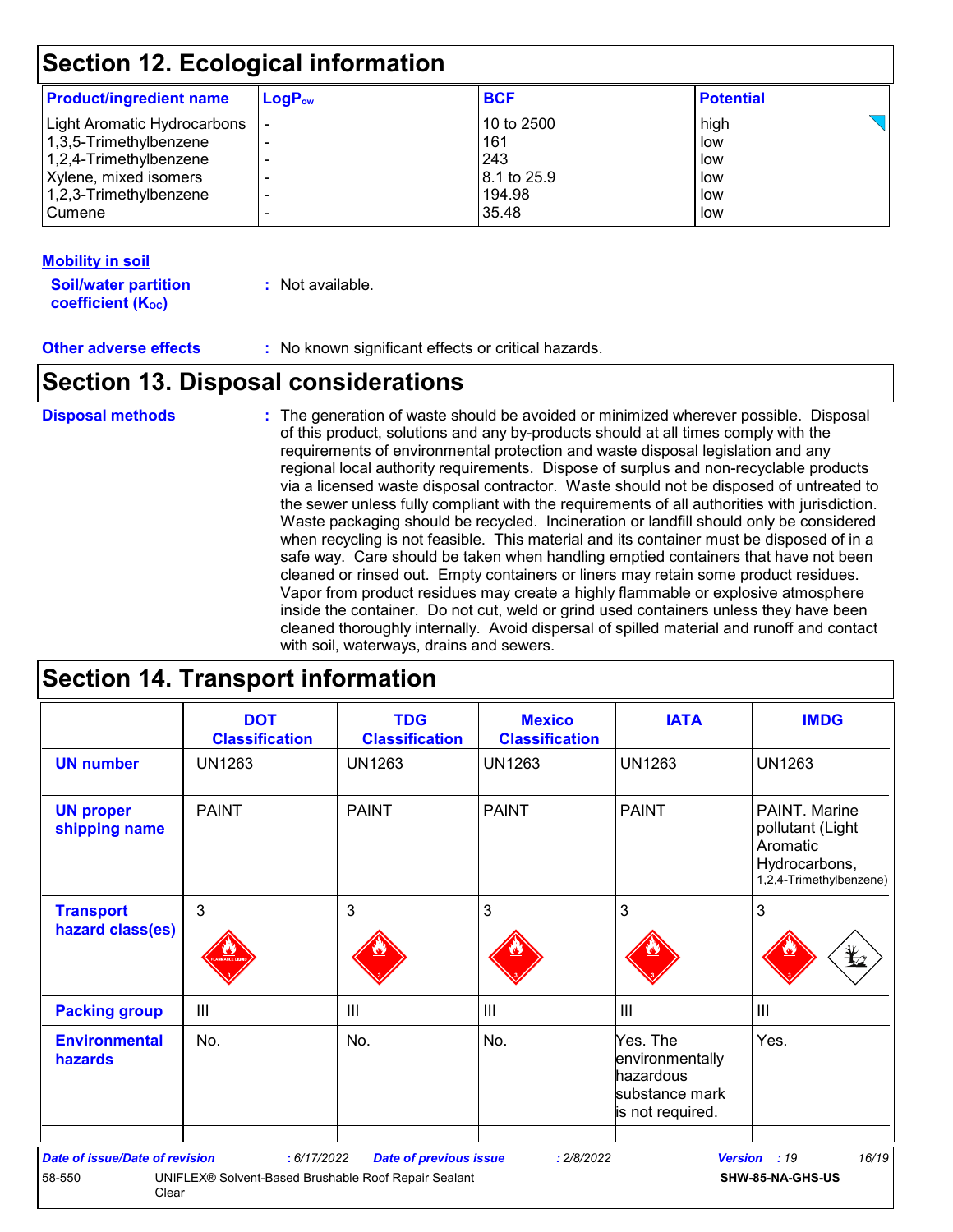### **Section 14. Transport information**

|                                                          | This product may    | Product classified                                                                  |                | The                                                                                  | The marine          |
|----------------------------------------------------------|---------------------|-------------------------------------------------------------------------------------|----------------|--------------------------------------------------------------------------------------|---------------------|
| <b>information</b>                                       | be re-classified as | as per the                                                                          |                | environmentally                                                                      | pollutant mark is   |
|                                                          | "Combustible        | following sections                                                                  |                | hazardous                                                                            | not required when   |
|                                                          | Liquid," unless     | of the                                                                              |                | substance mark                                                                       | transported in      |
|                                                          | transported by      | Transportation of                                                                   |                | may appear if                                                                        | sizes of ≤5 L or ≤5 |
|                                                          | vessel or aircraft. | Dangerous Goods                                                                     |                | required by other                                                                    | kg.                 |
|                                                          | Non-bulk            | Regulations:                                                                        |                | transportation                                                                       | <b>Emergency</b>    |
|                                                          | packages (less      | 2.18-2.19 (Class                                                                    |                | regulations.                                                                         | schedules F-E, S-   |
|                                                          | than or equal to    | $3)$ .                                                                              |                |                                                                                      | Е                   |
|                                                          | 119 gal) of         |                                                                                     |                |                                                                                      |                     |
|                                                          | combustible         |                                                                                     |                |                                                                                      |                     |
|                                                          | liquids are not     |                                                                                     |                |                                                                                      |                     |
|                                                          | regulated as        |                                                                                     |                |                                                                                      |                     |
|                                                          | hazardous           |                                                                                     |                |                                                                                      |                     |
|                                                          | materials in        |                                                                                     |                |                                                                                      |                     |
|                                                          | package sizes       |                                                                                     |                |                                                                                      |                     |
|                                                          | less than the       |                                                                                     |                |                                                                                      |                     |
|                                                          | product reportable  |                                                                                     |                |                                                                                      |                     |
|                                                          | quantity.           |                                                                                     |                |                                                                                      |                     |
|                                                          |                     |                                                                                     |                |                                                                                      |                     |
|                                                          | <b>ERG No.</b>      | <b>ERG No.</b>                                                                      | <b>ERG No.</b> |                                                                                      |                     |
|                                                          | 128                 | 128                                                                                 | 128            |                                                                                      |                     |
|                                                          |                     |                                                                                     |                |                                                                                      |                     |
|                                                          |                     |                                                                                     |                |                                                                                      |                     |
|                                                          |                     |                                                                                     |                |                                                                                      |                     |
|                                                          |                     |                                                                                     |                |                                                                                      |                     |
|                                                          |                     |                                                                                     |                |                                                                                      |                     |
|                                                          |                     |                                                                                     |                |                                                                                      |                     |
|                                                          |                     |                                                                                     |                |                                                                                      |                     |
|                                                          |                     |                                                                                     |                | Multi-modal shipping descriptions are provided for informational purposes and do not |                     |
|                                                          |                     |                                                                                     |                |                                                                                      |                     |
|                                                          |                     | consider container sizes. The presence of a shipping description for a particular   |                |                                                                                      |                     |
|                                                          |                     | mode of transport (sea, air, etc.), does not indicate that the product is packaged  |                |                                                                                      |                     |
|                                                          |                     | suitably for that mode of transport. All packaging must be reviewed for suitability |                |                                                                                      |                     |
|                                                          |                     | prior to shipment, and compliance with the applicable regulations is the sole       |                |                                                                                      |                     |
| <b>Special precautions for user :</b>                    |                     | responsibility of the person offering the product for transport. People loading and |                |                                                                                      |                     |
|                                                          |                     | unloading dangerous goods must be trained on all of the risks deriving from the     |                |                                                                                      |                     |
|                                                          |                     | substances and on all actions in case of emergency situations.                      |                |                                                                                      |                     |
| <b>Transport in bulk according</b><br>to IMO instruments | : Not available.    |                                                                                     |                |                                                                                      |                     |

### **Section 15. Regulatory information**

#### **SARA 313**

SARA 313 (40 CFR 372.45) supplier notification can be found on the Environmental Data Sheet.

#### **California Prop. 65**

WARNING: This product contains chemicals known to the State of California to cause cancer and birth defects or other reproductive harm.

#### **International regulations**

| <b>International lists</b> | : Australia inventory (AIIC): Not determined.                |
|----------------------------|--------------------------------------------------------------|
|                            | China inventory (IECSC): Not determined.                     |
|                            | Japan inventory (CSCL): Not determined.                      |
|                            | Japan inventory (ISHL): Not determined.                      |
|                            | Korea inventory (KECI): Not determined.                      |
|                            | New Zealand Inventory of Chemicals (NZIoC): Not determined.  |
|                            | Philippines inventory (PICCS): Not determined.               |
|                            | Taiwan Chemical Substances Inventory (TCSI): Not determined. |

| Date of issue/Date of revision |                                                               | 6/17/2022 | <b>Date of previous issue</b> | : 2/8/2022 | <b>Version</b> : 19 |                         | 17/19 |
|--------------------------------|---------------------------------------------------------------|-----------|-------------------------------|------------|---------------------|-------------------------|-------|
| 58-550                         | UNIFLEX® Solvent-Based Brushable Roof Repair Sealant<br>Clear |           |                               |            |                     | <b>SHW-85-NA-GHS-US</b> |       |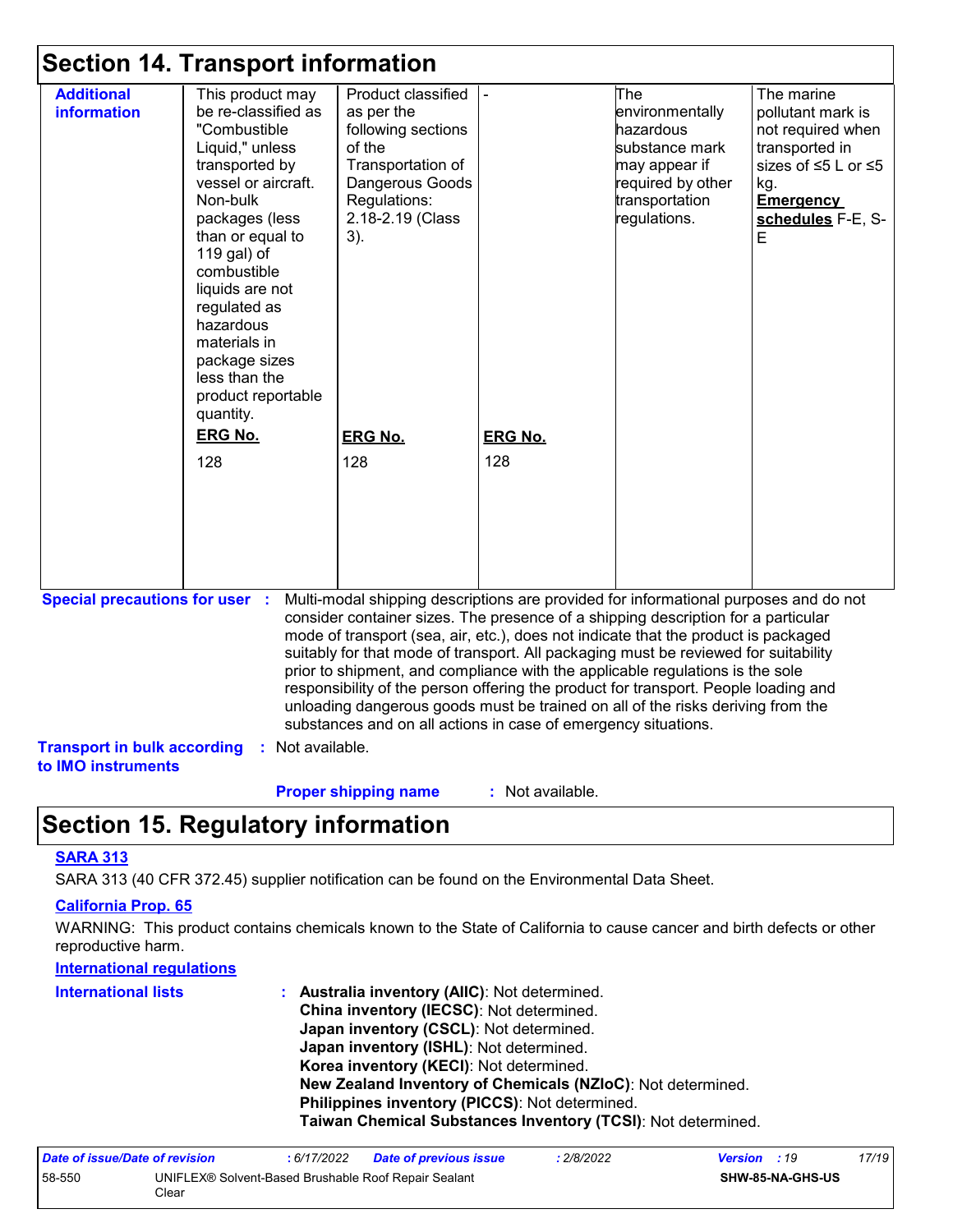### **Section 15. Regulatory information**

**Thailand inventory**: Not determined. **Turkey inventory**: Not determined. **Vietnam inventory**: Not determined.

### **Section 16. Other information**

#### **Hazardous Material Information System (U.S.A.)**



**The customer is responsible for determining the PPE code for this material. For more information on HMIS® Personal Protective Equipment (PPE) codes, consult the HMIS® Implementation Manual.**

**Caution: HMIS® ratings are based on a 0-4 rating scale, with 0 representing minimal hazards or risks, and 4 representing significant hazards or risks. Although HMIS® ratings and the associated label are not required on SDSs or products leaving a facility under 29 CFR 1910.1200, the preparer may choose to provide them. HMIS® ratings are to be used with a fully implemented HMIS® program. HMIS® is a registered trademark and service mark of the American Coatings Association, Inc.**

**Procedure used to derive the classification**

| <b>Classification</b>                                                                           | <b>Justification</b>  |
|-------------------------------------------------------------------------------------------------|-----------------------|
| FLAMMABLE LIQUIDS - Category 3                                                                  | On basis of test data |
| SKIN CORROSION/IRRITATION - Category 2                                                          | Calculation method    |
| SERIOUS EYE DAMAGE/ EYE IRRITATION - Category 2A                                                | Calculation method    |
| CARCINOGENICITY - Category 2                                                                    | Calculation method    |
| <b>TOXIC TO REPRODUCTION - Category 2</b>                                                       | Calculation method    |
| SPECIFIC TARGET ORGAN TOXICITY (SINGLE EXPOSURE) (Respiratory tract<br>irritation) - Category 3 | Calculation method    |
| SPECIFIC TARGET ORGAN TOXICITY (SINGLE EXPOSURE) (Narcotic effects) -<br>Category 3             | Calculation method    |
| SPECIFIC TARGET ORGAN TOXICITY (REPEATED EXPOSURE) - Category 2                                 | Calculation method    |
| <b>ASPIRATION HAZARD - Category 1</b>                                                           | Calculation method    |
| <b>History</b>                                                                                  |                       |
| <b>Product of a startings</b><br>0.01170000                                                     |                       |

| Date of printing                  | : 6/17/2022                                                                                                                                                                                                                                                                                                                                                                                                                                                                                                                                                                                                           |
|-----------------------------------|-----------------------------------------------------------------------------------------------------------------------------------------------------------------------------------------------------------------------------------------------------------------------------------------------------------------------------------------------------------------------------------------------------------------------------------------------------------------------------------------------------------------------------------------------------------------------------------------------------------------------|
| Date of issue/Date of<br>revision | : 6/17/2022                                                                                                                                                                                                                                                                                                                                                                                                                                                                                                                                                                                                           |
| Date of previous issue            | : 2/8/2022                                                                                                                                                                                                                                                                                                                                                                                                                                                                                                                                                                                                            |
| <b>Version</b>                    | : 19                                                                                                                                                                                                                                                                                                                                                                                                                                                                                                                                                                                                                  |
| <b>Key to abbreviations</b>       | $\therefore$ ATE = Acute Toxicity Estimate<br>BCF = Bioconcentration Factor<br>GHS = Globally Harmonized System of Classification and Labelling of Chemicals<br>IATA = International Air Transport Association<br>IBC = Intermediate Bulk Container<br><b>IMDG = International Maritime Dangerous Goods</b><br>LogPow = logarithm of the octanol/water partition coefficient<br>MARPOL = International Convention for the Prevention of Pollution From Ships, 1973<br>as modified by the Protocol of 1978. ("Marpol" = marine pollution)<br>$N/A = Not available$<br>SGG = Segregation Group<br>$UN = United Nations$ |

**Indicates information that has changed from previously issued version.**

#### **Notice to reader**

| Date of issue/Date of revision |                                                               | : 6/17/2022 | <b>Date of previous issue</b> | : 2/8/2022 | <b>Version</b> : 19 |                         | 18/19 |
|--------------------------------|---------------------------------------------------------------|-------------|-------------------------------|------------|---------------------|-------------------------|-------|
| 58-550                         | UNIFLEX® Solvent-Based Brushable Roof Repair Sealant<br>Clear |             |                               |            |                     | <b>SHW-85-NA-GHS-US</b> |       |